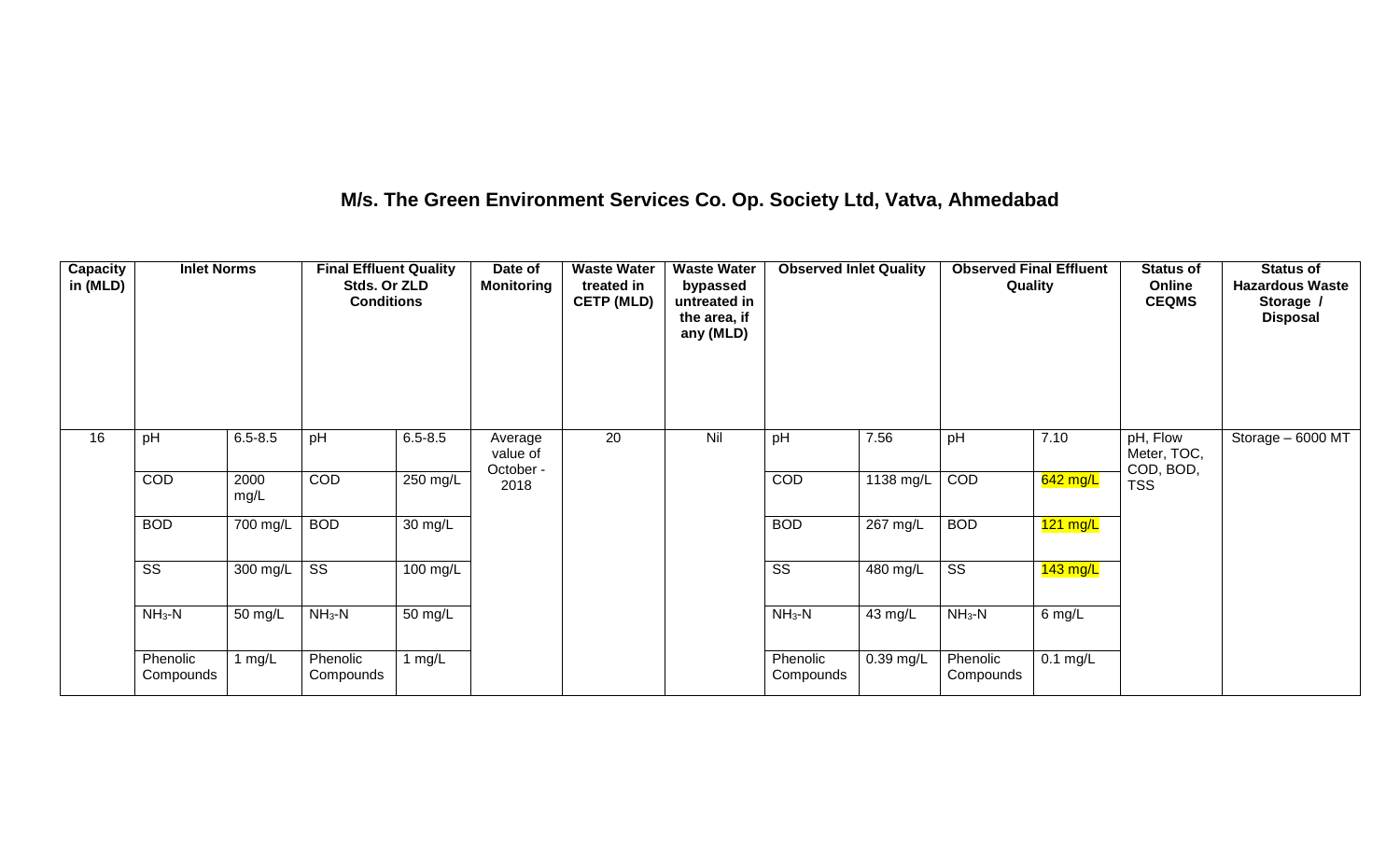## **M/s. Odhav Enviro Project Ltd., Odhav, Ahmedabad**

| Capacity<br>in (MLD) | <b>Inlet Norms</b>     |              | <b>Final Effluent Quality</b><br>Stds. Or ZLD<br><b>Conditions</b> |             | Date of<br><b>Monitoring</b>     | <b>Waste Water</b><br>treated in<br><b>CETP (MLD)</b> | <b>Waste Water</b><br>bypassed<br>untreated in<br>the area, if<br>any (MLD) | <b>Observed Inlet Quality</b> |             | <b>Observed Final Effluent</b><br>Quality |                       | <b>Status of</b><br>Online<br><b>CEQMS</b>   | <b>Status of</b><br><b>Hazardous Waste</b><br>Storage /<br><b>Disposal</b> |
|----------------------|------------------------|--------------|--------------------------------------------------------------------|-------------|----------------------------------|-------------------------------------------------------|-----------------------------------------------------------------------------|-------------------------------|-------------|-------------------------------------------|-----------------------|----------------------------------------------|----------------------------------------------------------------------------|
| 1.6                  | pH                     | $6.5 - 8.5$  | pH                                                                 | $6.5 - 8.5$ | Average<br>value of<br>October - | 1.00                                                  | Nil                                                                         | pH                            | 8.14        | pH                                        | 7.66                  | Flow meter at<br>inlet & outlet,<br>COD, pH, | Storage - 100 MT                                                           |
|                      | COD                    | 2000<br>mg/L | <b>COD</b>                                                         | $250$ mg/L  | 2018                             |                                                       |                                                                             | COD                           | 1110 mg/L   | COD                                       | 750 mg/L              | TSS, BOD                                     |                                                                            |
|                      | <b>BOD</b>             | 700 mg/L     | <b>BOD</b>                                                         | 30 mg/L     |                                  |                                                       |                                                                             | <b>BOD</b>                    | 295 mg/L    | <b>BOD</b>                                | $\overline{137}$ mg/L |                                              |                                                                            |
|                      | $\overline{\text{ss}}$ | 300 mg/L     | $\overline{\text{ss}}$                                             | 100 mg/L    |                                  |                                                       |                                                                             | $\overline{\text{ss}}$        | 148 mg/L    | $\overline{\text{ss}}$                    | $140$ mg/L            |                                              |                                                                            |
|                      | $NH3-N$                | 50 mg/L      | $NH3-N$                                                            | 50 mg/L     |                                  |                                                       |                                                                             | $NH3-N$                       | 32 mg/L     | $NH3-N$                                   | 34 mg/L               |                                              |                                                                            |
|                      | Phenolic<br>Compounds  | l mg/L       | Phenolic<br>Compounds                                              | 1 $mg/L$    |                                  |                                                       |                                                                             | Phenolic<br>Compounds         | $3.05$ mg/L | Phenolic<br>Compounds                     | 1.89 mg/L             |                                              |                                                                            |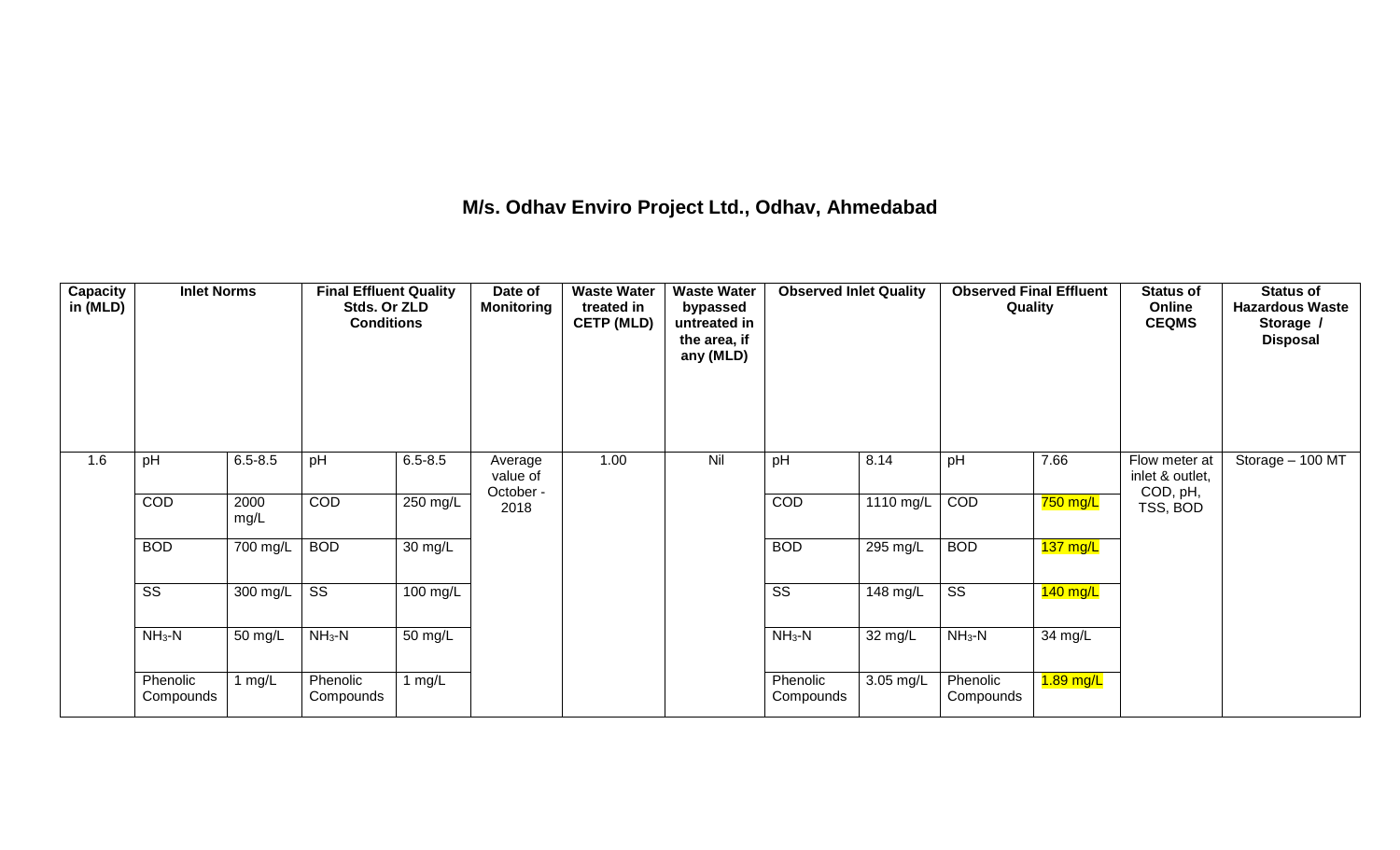## **M/s. Gujarat Vepari Maha Mandal Sahkari Udhyogik Vasahat Ltd, Ahmedabad**

| Capacity<br>in (MLD) | <b>Inlet Norms</b>     |              | <b>Final Effluent Quality</b><br>Stds. Or ZLD<br><b>Conditions</b> |                      | Date of<br><b>Monitoring</b>     | <b>Waste Water</b><br>treated in<br><b>CETP (MLD)</b> | <b>Waste Water</b><br>bypassed<br>untreated in<br>the area, if<br>any (MLD) | <b>Observed Inlet Quality</b> |                | <b>Observed Final Effluent</b><br>Quality |            | <b>Status of</b><br>Online<br><b>CEQMS</b> | <b>Status of</b><br><b>Hazardous Waste</b><br>Storage /<br><b>Disposal</b> |
|----------------------|------------------------|--------------|--------------------------------------------------------------------|----------------------|----------------------------------|-------------------------------------------------------|-----------------------------------------------------------------------------|-------------------------------|----------------|-------------------------------------------|------------|--------------------------------------------|----------------------------------------------------------------------------|
| 1.00                 | pH                     | $6.5 - 8.5$  | pH                                                                 | $6.5 - 8.5$          | Average<br>value of<br>October - | 0.60                                                  | Nil                                                                         | pH                            | ۰              | pH                                        | 7.04       | Flow Meter                                 | Storage - 350 MT                                                           |
|                      | COD                    | 2000<br>mg/L | COD                                                                | $250$ mg/L           | 2018                             |                                                       |                                                                             | COD                           | ۰              | COD                                       | 138 mg/L   |                                            |                                                                            |
|                      | <b>BOD</b>             | 700 mg/L     | <b>BOD</b>                                                         | 30 mg/L              |                                  |                                                       |                                                                             | <b>BOD</b>                    | $\blacksquare$ | <b>BOD</b>                                | 32 mg/L    |                                            |                                                                            |
|                      | $\overline{\text{ss}}$ | 300 mg/L     | $\overline{\text{ss}}$                                             | $100 \text{ mg/L}$   |                                  |                                                       |                                                                             | $\overline{\text{ss}}$        |                | $\overline{\text{ss}}$                    | 92 mg/L    |                                            |                                                                            |
|                      | $NH3-N$                | 50 mg/L      | $NH3-N$                                                            | $\overline{50}$ mg/L |                                  |                                                       |                                                                             | $NH3-N$                       | $\blacksquare$ | $NH3-N$                                   | 87 mg/L    |                                            |                                                                            |
|                      | Phenolic<br>Compounds  | 1 mg/L       | Phenolic<br>Compounds                                              | 1 mg/L               |                                  |                                                       |                                                                             | Phenolic<br>Compounds         |                | Phenolic<br>Compounds                     | <b>BDL</b> |                                            |                                                                            |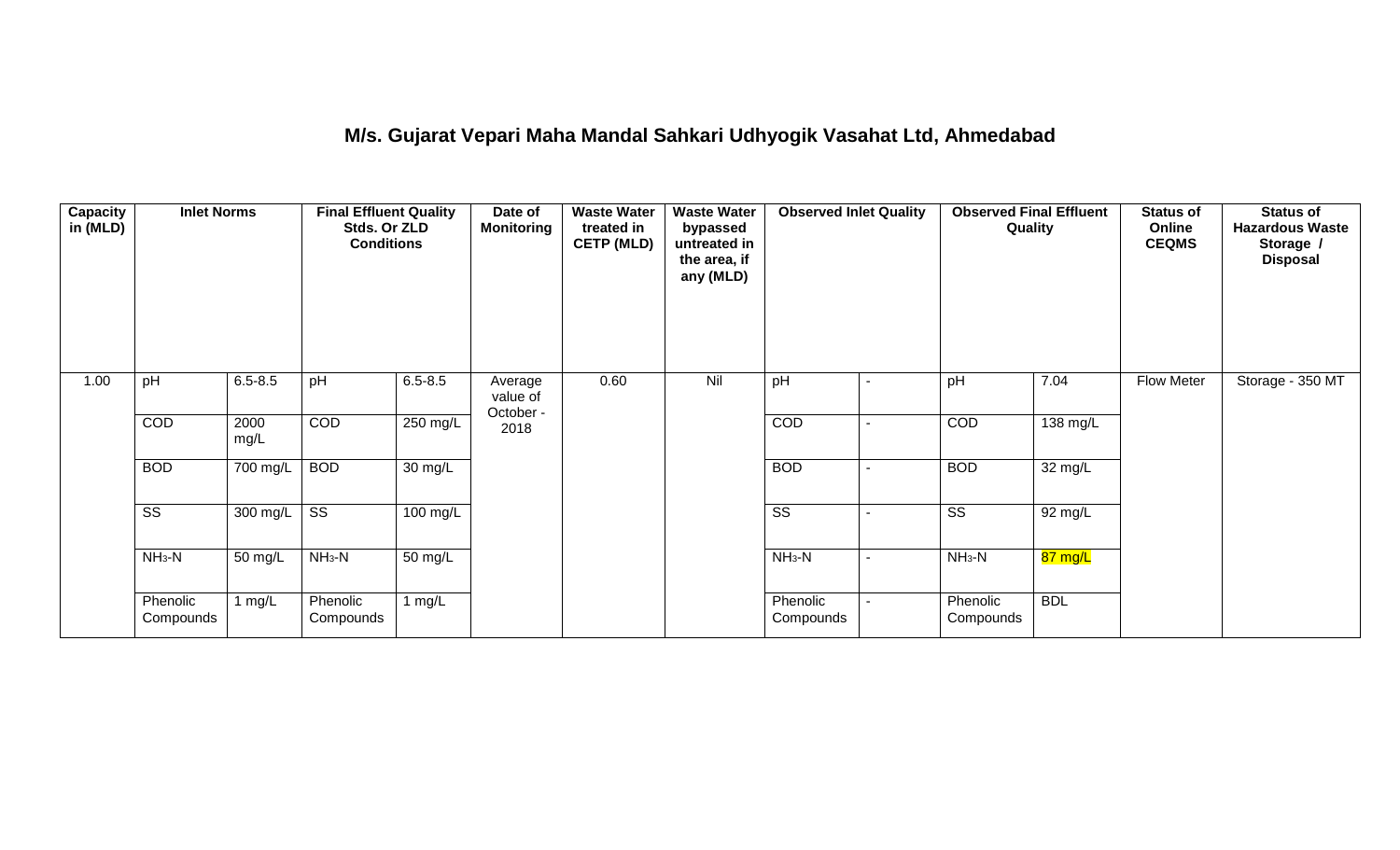## **M/s. Odhav Green Enviro Project Association,Odhav, Ahmedabad**

| Capacity<br>in (MLD) | <b>Inlet Norms</b>     |             | <b>Final Effluent Quality</b><br>Stds. Or ZLD<br><b>Conditions</b> |             | Date of<br><b>Monitoring</b>     | <b>Waste Water</b><br>treated in<br><b>CETP (MLD)</b> | <b>Waste Water</b><br>bypassed<br>untreated in<br>the area, if<br>any (MLD) | <b>Observed Inlet Quality</b> | <b>Observed Final Effluent</b><br>Quality |            | <b>Status of</b><br>Online<br><b>CEQMS</b> | <b>Status of</b><br><b>Hazardous Waste</b><br>Storage /<br><b>Disposal</b> |
|----------------------|------------------------|-------------|--------------------------------------------------------------------|-------------|----------------------------------|-------------------------------------------------------|-----------------------------------------------------------------------------|-------------------------------|-------------------------------------------|------------|--------------------------------------------|----------------------------------------------------------------------------|
| 1.00                 | pH                     | $6.5 - 8.5$ | pH                                                                 | $6.5 - 8.5$ | Average<br>value of<br>October - | 0.60                                                  | Nil                                                                         | pH                            | pH                                        | 7.97       | $\overline{\phantom{a}}$                   | $\sim$                                                                     |
|                      | COD                    | 750 mg/L    | COD                                                                | 250 mg/L    | 2018                             |                                                       |                                                                             | COD                           | <b>COD</b>                                | 307 mg/L   |                                            |                                                                            |
|                      | <b>BOD</b>             | 250 mg/L    | <b>BOD</b>                                                         | 30 mg/L     |                                  |                                                       |                                                                             | <b>BOD</b>                    | <b>BOD</b>                                | 80 mg/L    |                                            |                                                                            |
|                      | $\overline{\text{ss}}$ | 300 mg/L    | $\overline{\text{ss}}$                                             | 100 mg/L    |                                  |                                                       |                                                                             | $\overline{\text{ss}}$        | SS                                        | $255$ mg/L |                                            |                                                                            |
|                      | $NH3-N$                | 50 mg/L     | $NH3-N$                                                            | 50 mg/L     |                                  |                                                       |                                                                             | $NH3-N$                       | $NH3-N$                                   | 32 mg/L    |                                            |                                                                            |
|                      | Phenolic<br>Compounds  | 1 mg/L      | Phenolic<br>Compounds                                              | 1 $mg/L$    |                                  |                                                       |                                                                             | Phenolic<br>Compounds         | Phenolic<br>Compounds                     | <b>BDL</b> |                                            |                                                                            |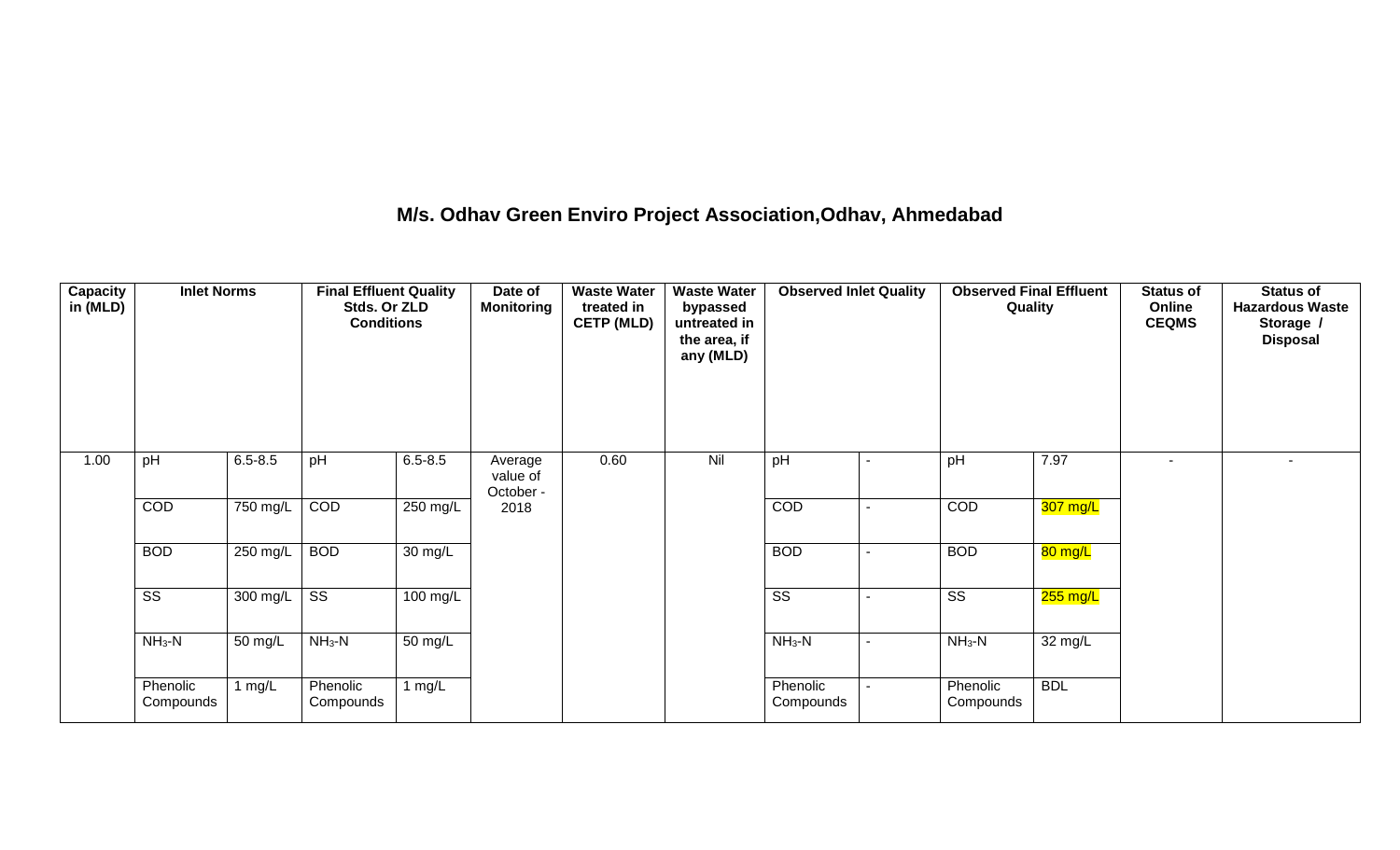## **M/s. Naroda Enviro Project Ltd., Naroda, Ahmedabad**

| <b>Capacity</b><br>in (MLD) | <b>Inlet Norms</b>     |                       | <b>Final Effluent Quality</b><br>Stds. Or ZLD<br><b>Conditions</b> |                      | Date of<br><b>Monitoring</b>     | <b>Waste Water</b><br>treated in<br><b>CETP (MLD)</b> | <b>Waste Water</b><br>bypassed<br>untreated in<br>the area, if<br>any (MLD) | <b>Observed Inlet Quality</b> |                | <b>Observed Final Effluent</b><br>Quality |             | <b>Status of</b><br>Online<br><b>CEQMS</b> | <b>Status of</b><br><b>Hazardous Waste</b><br>Storage /<br><b>Disposal</b> |
|-----------------------------|------------------------|-----------------------|--------------------------------------------------------------------|----------------------|----------------------------------|-------------------------------------------------------|-----------------------------------------------------------------------------|-------------------------------|----------------|-------------------------------------------|-------------|--------------------------------------------|----------------------------------------------------------------------------|
| 3.00                        | pH                     | $6.5 - 8.5$           | pH                                                                 | $6.5 - 8.5$          | Average<br>value of<br>October - | 3.00                                                  | Nil                                                                         | pH                            |                | pH                                        | 7.8         | $\sim$                                     | Storage - 5000 MT                                                          |
|                             | COD                    | 2000<br>mg/L          | COD                                                                | 250 mg/L             | 2018                             |                                                       |                                                                             | COD                           | $\blacksquare$ | COD                                       | 1318 mg/L   |                                            |                                                                            |
|                             | <b>BOD</b>             | 700 mg/L              | <b>BOD</b>                                                         | $\overline{30}$ mg/L |                                  |                                                       |                                                                             | <b>BOD</b>                    | $\blacksquare$ | <b>BOD</b>                                | $166$ mg/L  |                                            |                                                                            |
|                             | $\overline{\text{ss}}$ | $\overline{300}$ mg/L | $\overline{\text{ss}}$                                             | 100 mg/L             |                                  |                                                       |                                                                             | $\overline{\text{ss}}$        |                | $\overline{\text{ss}}$                    | $169$ mg/L  |                                            |                                                                            |
|                             | $NH3-N$                | 50 mg/L               | $NH3-N$                                                            | 50 mg/L              |                                  |                                                       |                                                                             | $NH_3-N$                      | $\blacksquare$ | $NH3-N$                                   | 41 mg/L     |                                            |                                                                            |
|                             | Phenolic<br>Compounds  | 1 $mg/L$              | Phenolic<br>Compounds                                              | 1 $mg/L$             |                                  |                                                       |                                                                             | Phenolic<br>Compounds         |                | Phenolic<br>Compounds                     | $0.15$ mg/L |                                            |                                                                            |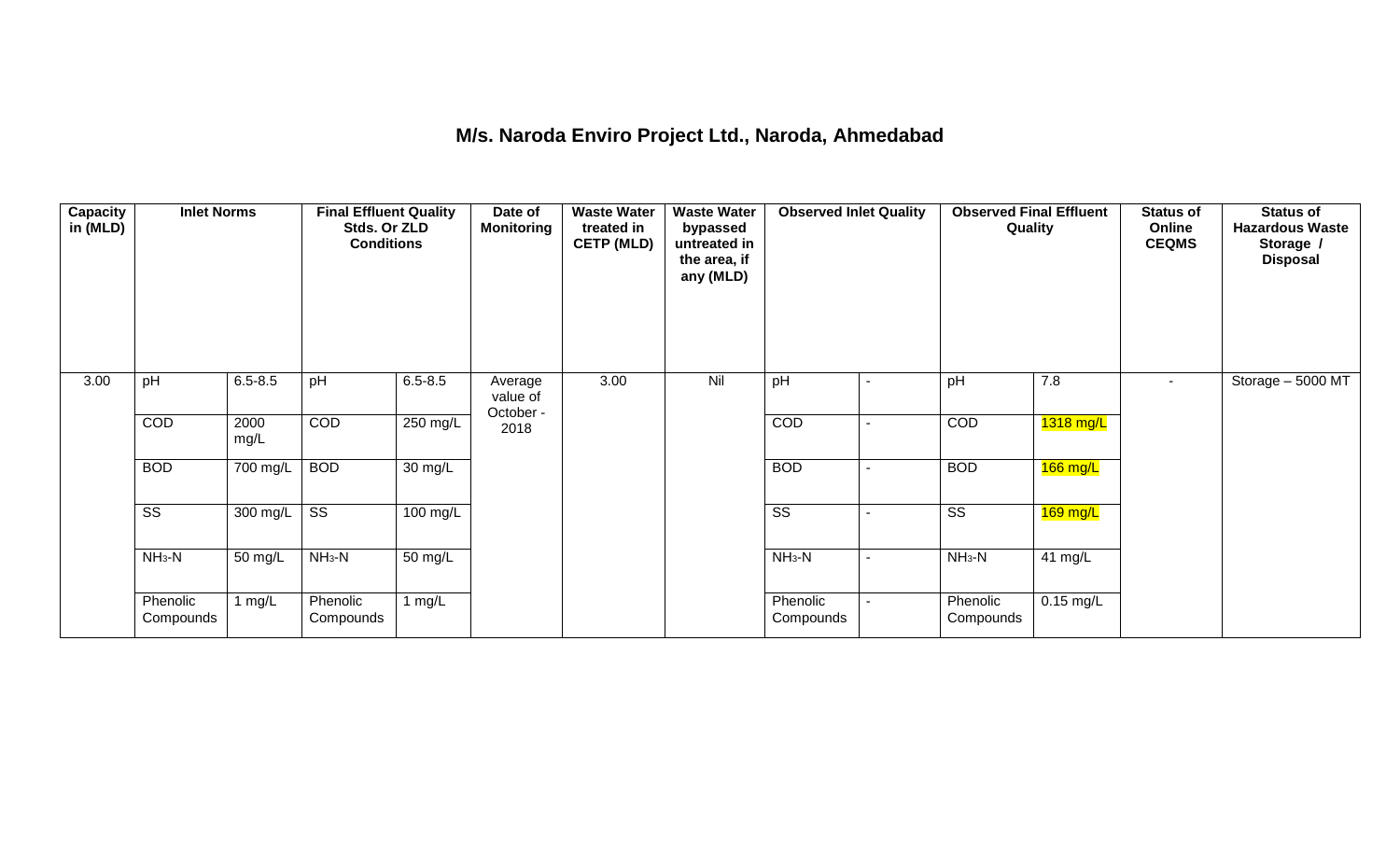## **M/s. Narol Dyestuff Enviro Society., Narol, Ahmedabad**

| <b>Capacity</b><br>in (MLD) | <b>Inlet Norms</b>     |              | <b>Final Effluent Quality</b><br>Stds. Or ZLD<br><b>Conditions</b> |                      | Date of<br><b>Monitoring</b>     | <b>Waste Water</b><br>treated in<br><b>CETP (MLD)</b> | <b>Waste Water</b><br>bypassed<br>untreated in<br>the area, if<br>any (MLD) | <b>Observed Inlet Quality</b> |            | <b>Observed Final Effluent</b><br>Quality |             | <b>Status of</b><br>Online<br><b>CEQMS</b> | <b>Status of</b><br><b>Hazardous Waste</b><br>Storage /<br><b>Disposal</b> |
|-----------------------------|------------------------|--------------|--------------------------------------------------------------------|----------------------|----------------------------------|-------------------------------------------------------|-----------------------------------------------------------------------------|-------------------------------|------------|-------------------------------------------|-------------|--------------------------------------------|----------------------------------------------------------------------------|
| 0.10                        | pH                     | $6.5 - 8.5$  | pH                                                                 | $6.5 - 8.5$          | Average<br>value of<br>October - | 0.015                                                 | Nil                                                                         | pH                            | 8.36       | pH                                        | 7.89        |                                            |                                                                            |
|                             | COD                    | 1500<br>mg/L | COD                                                                | 250 mg/L             | 2018                             |                                                       |                                                                             | COD                           | 3544 mg/L  | COD                                       | 1081 mg/L   |                                            |                                                                            |
|                             | <b>BOD</b>             | 500 mg/L     | <b>BOD</b>                                                         | 30 mg/L              |                                  |                                                       |                                                                             | <b>BOD</b>                    | 680 mg/L   | <b>BOD</b>                                | $165$ mg/L  |                                            |                                                                            |
|                             | $\overline{\text{ss}}$ | 300 mg/L     | $\overline{\text{ss}}$                                             | 100 mg/L             |                                  |                                                       |                                                                             | SS                            | $964$ mg/L | $\overline{\text{SS}}$                    | 328 mg/L    |                                            |                                                                            |
|                             | $NH3-N$                | 50 mg/L      | $NH3-N$                                                            | $\overline{50}$ mg/L |                                  |                                                       |                                                                             | $NH3-N$                       | $9$ mg/L   | $NH3-N$                                   | 10 mg/L     |                                            |                                                                            |
|                             | Phenolic<br>Compounds  | 1 mg/L       | Phenolic<br>Compounds                                              | 1 $mg/L$             |                                  |                                                       |                                                                             | Phenolic<br>Compounds         | 5.37 mg/L  | Phenolic<br>Compounds                     | $3.39$ mg/L |                                            |                                                                            |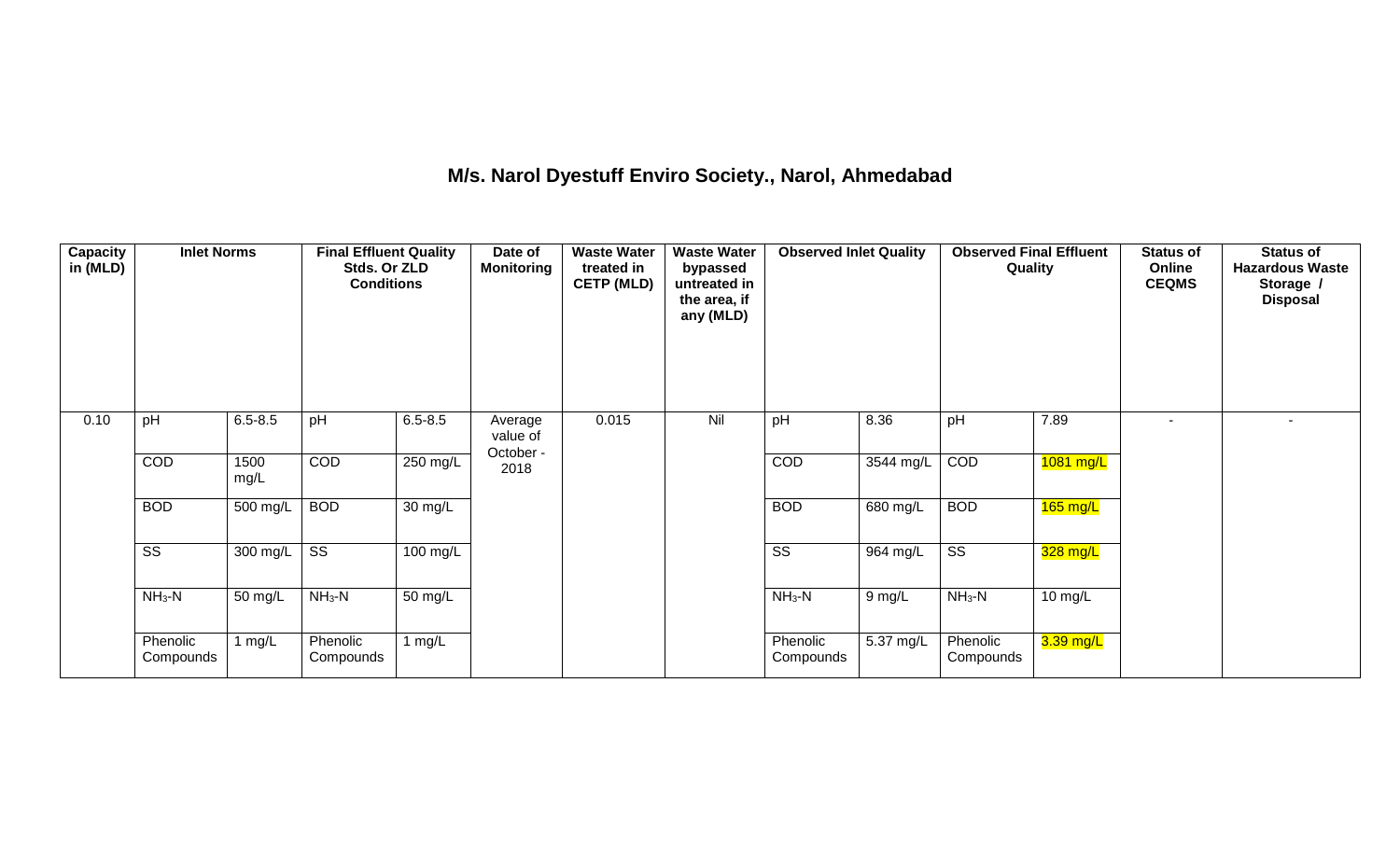## **M/s. Narol Textile Infrastructure & Enviro Management, (ATPA Swarnim Gujarat Enviro P. Ltd), Ahmedabad**

| Capacity<br>in (MLD) | <b>Inlet Norms</b>     |                       | <b>Final Effluent Quality</b><br>Stds. Or ZLD<br><b>Conditions</b> |                    | Date of<br><b>Monitoring</b>     | <b>Waste Water</b><br>treated in<br><b>CETP (MLD)</b> | <b>Waste Water</b><br>bypassed<br>untreated in<br>the area, if<br>any (MLD) | <b>Observed Inlet Quality</b> |            | <b>Observed Final Effluent</b><br>Quality |            | <b>Status of</b><br>Online<br><b>CEQMS</b> | <b>Status of</b><br><b>Hazardous Waste</b><br>Storage /<br><b>Disposal</b> |
|----------------------|------------------------|-----------------------|--------------------------------------------------------------------|--------------------|----------------------------------|-------------------------------------------------------|-----------------------------------------------------------------------------|-------------------------------|------------|-------------------------------------------|------------|--------------------------------------------|----------------------------------------------------------------------------|
| 16                   | pH                     | $6.5 - 8.5$           | pH                                                                 | $6.5 - 8.5$        | Average<br>value of<br>October - | 20                                                    | Nil                                                                         | pH                            | 7.17       | pH                                        | 7.78       | pH, Flow<br>Meter, TOC,<br>COD, BOD,       | Storage - 350 MT                                                           |
|                      | COD                    | 1200<br>mg/L          | COD                                                                | 250 mg/L           | 2018                             |                                                       |                                                                             | COD                           | 880 mg/L   | COD                                       | 405 mg/L   | <b>TSS</b>                                 |                                                                            |
|                      | <b>BOD</b>             | 500 mg/L              | <b>BOD</b>                                                         | 30 mg/L            |                                  |                                                       |                                                                             | <b>BOD</b>                    | $389$ mg/L | <b>BOD</b>                                | 94 mg/L    |                                            |                                                                            |
|                      | $\overline{\text{ss}}$ | $\overline{300}$ mg/L | $\overline{\text{ss}}$                                             | $100 \text{ mg/L}$ |                                  |                                                       |                                                                             | $\overline{\text{ss}}$        | $448$ mg/L | $\overline{\text{ss}}$                    | 261 mg/L   |                                            |                                                                            |
|                      | $NH3-N$                | 50 mg/L               | $NH3-N$                                                            | 50 mg/L            |                                  |                                                       |                                                                             | $NH3-N$                       | 67 mg/L    | $NH_3-N$                                  | 63 mg/L    |                                            |                                                                            |
|                      | Phenolic<br>Compounds  | 1 $mg/L$              | Phenolic<br>Compounds                                              | 1 $mg/L$           |                                  |                                                       |                                                                             | Phenolic<br>Compounds         | <b>BDL</b> | Phenolic<br>Compounds                     | <b>BDL</b> |                                            |                                                                            |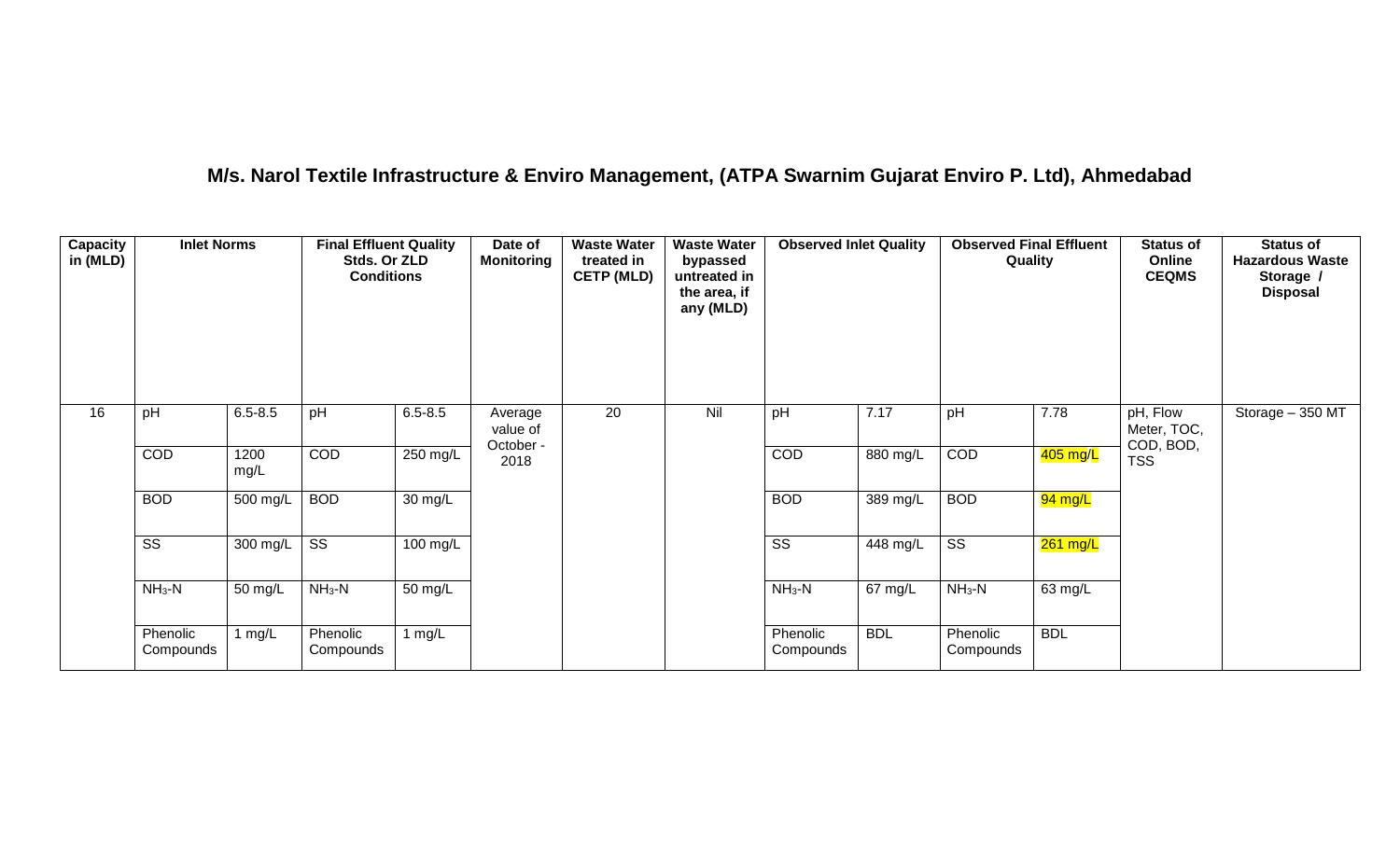## **M/s. Tata Motors Ltd Vendors Park, Sanand, Ahmedabad**

| <b>Capacity</b><br>in (MLD) | <b>Inlet Norms</b>     |                       | <b>Final Effluent Quality</b><br>Stds. Or ZLD<br><b>Conditions</b> |             | Date of<br><b>Monitoring</b>     | <b>Waste Water</b><br>treated in<br><b>CETP (MLD)</b> | <b>Waste Water</b><br>bypassed<br>untreated in<br>the area, if<br>any (MLD) | <b>Observed Inlet Quality</b> | <b>Observed Final Effluent</b><br>Quality |            | <b>Status of</b><br>Online<br><b>CEQMS</b> | <b>Status of</b><br><b>Hazardous Waste</b><br>Storage /<br><b>Disposal</b> |
|-----------------------------|------------------------|-----------------------|--------------------------------------------------------------------|-------------|----------------------------------|-------------------------------------------------------|-----------------------------------------------------------------------------|-------------------------------|-------------------------------------------|------------|--------------------------------------------|----------------------------------------------------------------------------|
| 1.5                         | pH                     | $6 - 10.5$            | pH                                                                 | $6.5 - 8.5$ | Average<br>value of<br>October - | 0.10                                                  | Nil                                                                         | pH                            | pH                                        | 7.99       | pH, DO<br>meter, TOC<br>meter, Flow        | $\sim$                                                                     |
|                             | COD                    | 900 mg/L              | COD                                                                | 100 mg/L    | 2018                             |                                                       |                                                                             | COD                           | COD                                       | 34 mg/L    | meter                                      |                                                                            |
|                             | <b>BOD</b>             | 250 mg/L              | <b>BOD</b>                                                         | 30 mg/L     |                                  |                                                       |                                                                             | <b>BOD</b>                    | <b>BOD</b>                                | 5 mg/L     |                                            |                                                                            |
|                             | $\overline{\text{SS}}$ | 100 mg/L              | $\overline{\text{ss}}$                                             | $100$ mg/L  |                                  |                                                       |                                                                             | $\overline{\text{ss}}$        | $\overline{\text{SS}}$                    | 18 mg/L    |                                            |                                                                            |
|                             | $NH3-N$                | 50 mg/L               | $NH3-N$                                                            | 50 mg/L     |                                  |                                                       |                                                                             | $NH3-N$                       | $NH3-N$                                   | 9 mg/L     |                                            |                                                                            |
|                             | Phenolic<br>Compounds  | Not<br>Applicabl<br>e | Phenolic<br>Compounds                                              | 1 $mg/L$    |                                  |                                                       |                                                                             | Phenolic<br>Compounds         | Phenolic<br>Compounds                     | <b>BDL</b> |                                            |                                                                            |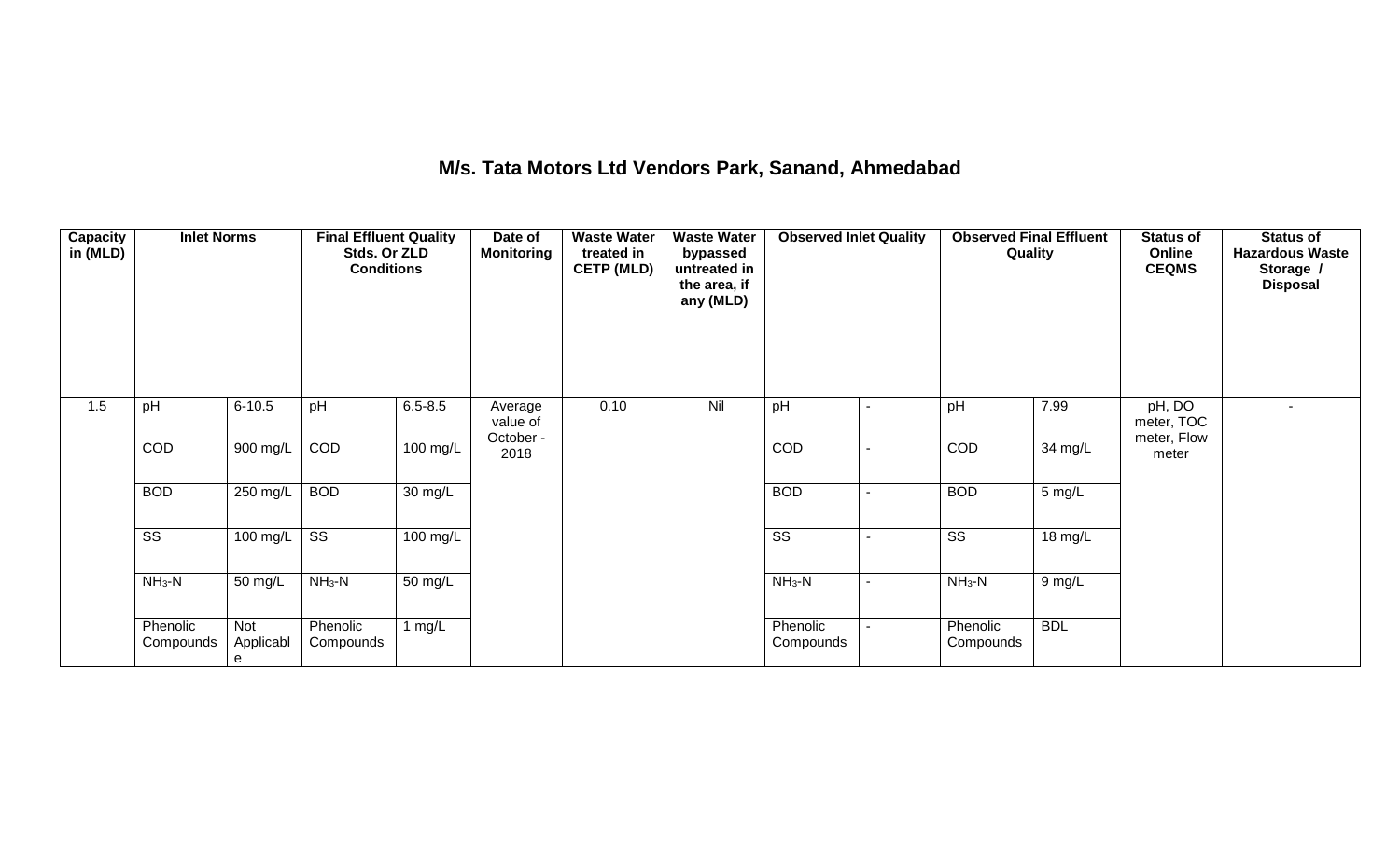## **M/s. Zydus Infrastructure Pvt.Ltd, Changodar, Ahmedabad**

| <b>Capacity</b><br>in (MLD) | <b>Inlet Norms</b>                              |                               | <b>Final Effluent Quality</b><br>Stds. Or ZLD<br><b>Conditions</b> |                               | Date of<br><b>Monitoring</b>     | <b>Waste Water</b><br>treated in<br><b>CETP (MLD)</b> | <b>Waste Water</b><br>bypassed<br>untreated in<br>the area, if<br>any (MLD) | <b>Observed Inlet Quality</b>                   |                | <b>Observed Final Effluent</b><br>Quality       |            | <b>Status of</b><br>Online<br><b>CEQMS</b> | <b>Status of</b><br><b>Hazardous Waste</b><br>Storage /<br><b>Disposal</b> |
|-----------------------------|-------------------------------------------------|-------------------------------|--------------------------------------------------------------------|-------------------------------|----------------------------------|-------------------------------------------------------|-----------------------------------------------------------------------------|-------------------------------------------------|----------------|-------------------------------------------------|------------|--------------------------------------------|----------------------------------------------------------------------------|
| 1.5                         | pH                                              | $6 - 8$                       | pH                                                                 | No outlet<br>norms<br>are     | Average<br>value of<br>October - | 1.3                                                   | Nil                                                                         | pH                                              | $\blacksquare$ | pH                                              | 6.78       | pH, TOC<br>meter                           | Storage - 6 MT                                                             |
|                             | COD                                             | 850 mg/L                      | COD                                                                | prescribe<br>d as it is       | 2018                             |                                                       |                                                                             | <b>COD</b>                                      |                | COD                                             | 10 mg/L    |                                            |                                                                            |
|                             | BOD <sub>(3</sub><br>days at<br>$27^{\circ}C$ ) | 400 mg/L                      | BOD <sub>(3</sub><br>days at<br>$27^{\circ}C$ )                    | a ZLD<br>based<br>CETP by     |                                  |                                                       |                                                                             | BOD <sub>(3</sub><br>days at<br>$27^{\circ}C$ ) | $\blacksquare$ | BOD <sub>(3</sub><br>days at<br>$27^{\circ}C$ ) | $2$ mg/L   |                                            |                                                                            |
|                             | SS                                              | 300 mg/L                      | SS                                                                 | the<br>means of<br><b>MEE</b> |                                  |                                                       |                                                                             | $\overline{\text{ss}}$                          |                | SS                                              | 4 mg/L     |                                            |                                                                            |
|                             | $NH3-N$                                         | $\overline{<}10 \text{ mg/L}$ | $NH3-N$                                                            |                               |                                  |                                                       |                                                                             | $NH3-N$                                         | $\blacksquare$ | $NH3-N$                                         | 1 $mg/L$   |                                            |                                                                            |
|                             | Phenolic<br>Compounds                           | $<$ 3 mg/L                    | Phenolic<br>Compounds                                              |                               |                                  |                                                       |                                                                             | Phenolic<br>Compounds                           |                | Phenolic<br>Compounds                           | <b>BDL</b> |                                            |                                                                            |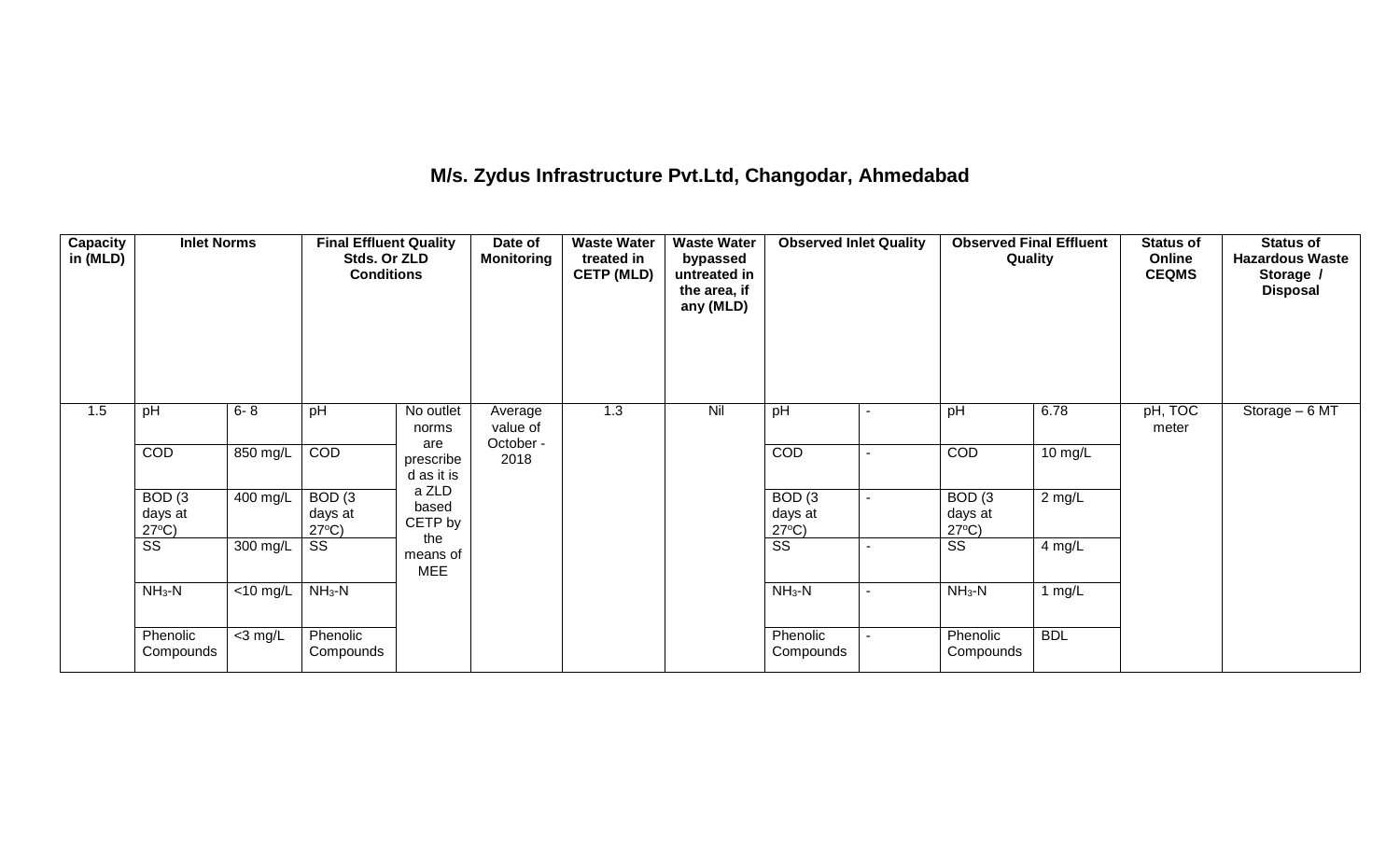## **M/s. Bavla Eco Project Ltd., Bavla, Ahmedabad**

| Capacity<br>in (MLD) | <b>Inlet Norms</b>     |              | <b>Final Effluent Quality</b><br>Stds. Or ZLD<br><b>Conditions</b> |                       | Date of<br><b>Monitoring</b> | <b>Waste Water</b><br>treated in<br><b>CETP (MLD)</b> | <b>Waste Water</b><br>bypassed<br>untreated in<br>the area, if<br>any (MLD) | <b>Observed Inlet Quality</b> | <b>Observed Final Effluent</b><br>Quality |                       | <b>Status of</b><br>Online<br><b>CEQMS</b> | <b>Status of</b><br><b>Hazardous Waste</b><br>Storage /<br><b>Disposal</b> |
|----------------------|------------------------|--------------|--------------------------------------------------------------------|-----------------------|------------------------------|-------------------------------------------------------|-----------------------------------------------------------------------------|-------------------------------|-------------------------------------------|-----------------------|--------------------------------------------|----------------------------------------------------------------------------|
| 1.00                 | pH                     | $5.5 - 8.5$  | pH                                                                 | $6.5 - 8.5$           | Average<br>value of          | 1.00                                                  | Nil                                                                         | pH                            | pH                                        | 7.81                  | $\blacksquare$                             | Sludge is used as<br>Manure                                                |
|                      | COD                    | 4500<br>mg/L | COD                                                                | 250 mg/L              | October -<br>2018            |                                                       |                                                                             | COD                           | COD                                       | 326 mg/L              |                                            |                                                                            |
|                      | <b>BOD</b>             | 1500<br>mg/L | <b>BOD</b>                                                         | 100 mg/L              |                              |                                                       |                                                                             | <b>BOD</b>                    | <b>BOD</b>                                | 52 mg/L               |                                            |                                                                            |
|                      | $\overline{\text{ss}}$ | 300 mg/L     | $\overline{\text{ss}}$                                             | $\overline{100}$ mg/L |                              |                                                       |                                                                             | $\overline{\text{ss}}$        | $\overline{\text{SS}}$                    | $\overline{131}$ mg/L |                                            |                                                                            |
|                      | $NH3-N$                | $\sim$       | $NH3-N$                                                            | 50 mg/L               |                              |                                                       |                                                                             | $NH_3-N$                      | $NH3-N$                                   | 23 mg/L               |                                            |                                                                            |
|                      | Phenolic<br>Compounds  |              | Phenolic<br>Compounds                                              | Not<br>Applicabl<br>е |                              |                                                       |                                                                             | Phenolic<br>Compounds         | Phenolic<br>Compounds                     | $\overline{a}$        |                                            |                                                                            |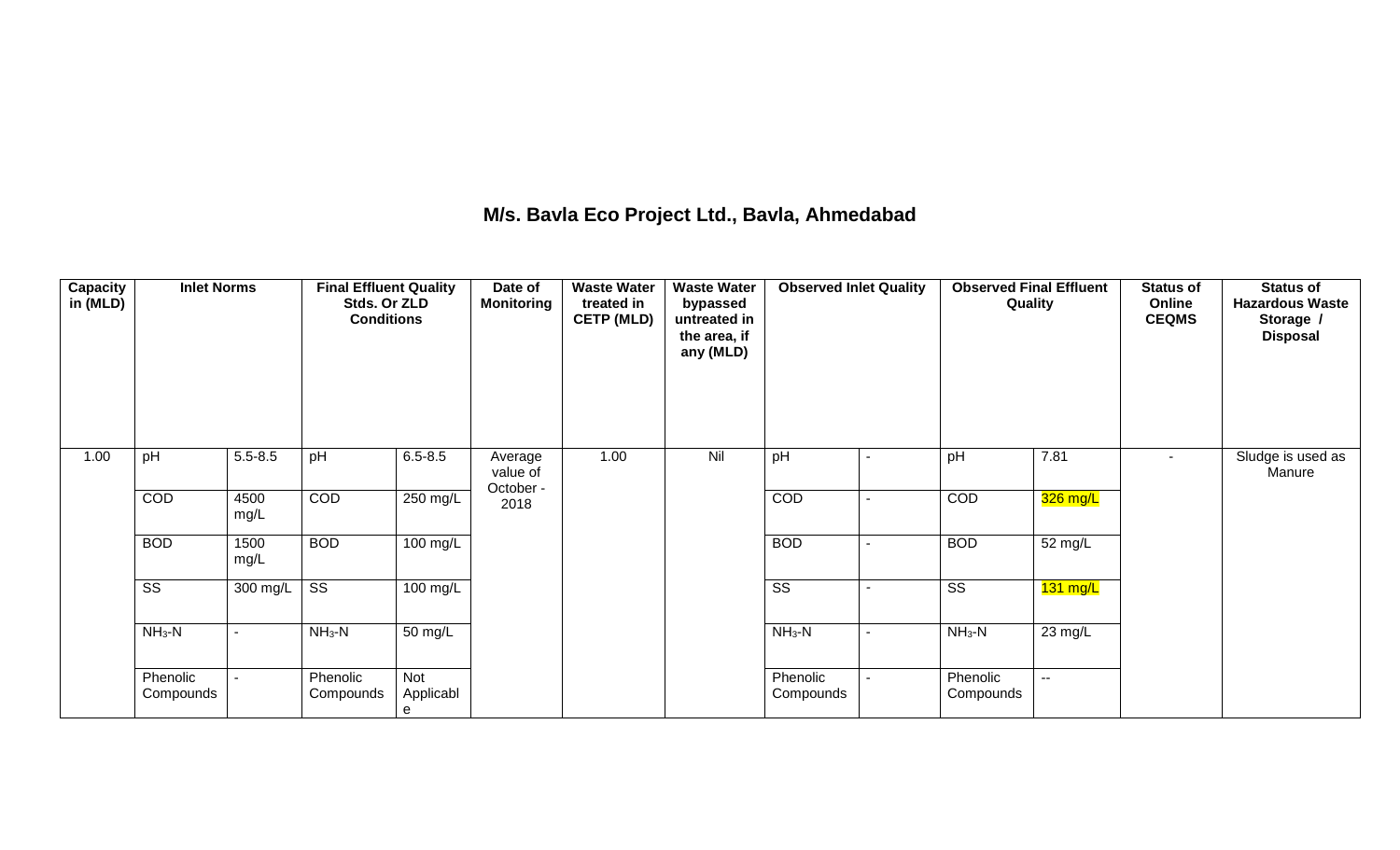## **M/s. Vinayak Jal Sudhikaran Sahakari Mandali Ltd, Bavla, Ahmedabad**

| Capacity<br>in (MLD) | <b>Inlet Norms</b>     |              | <b>Final Effluent Quality</b><br>Stds. Or ZLD<br><b>Conditions</b> |                       | Date of<br><b>Monitoring</b>     | <b>Waste Water</b><br>treated in<br><b>CETP (MLD)</b> | <b>Waste Water</b><br>bypassed<br>untreated in<br>the area, if<br>any (MLD) | <b>Observed Inlet Quality</b> |                          | <b>Observed Final Effluent</b><br>Quality |                      | <b>Status of</b><br>Online<br><b>CEQMS</b> | <b>Status of</b><br><b>Hazardous Waste</b><br>Storage /<br><b>Disposal</b> |
|----------------------|------------------------|--------------|--------------------------------------------------------------------|-----------------------|----------------------------------|-------------------------------------------------------|-----------------------------------------------------------------------------|-------------------------------|--------------------------|-------------------------------------------|----------------------|--------------------------------------------|----------------------------------------------------------------------------|
| 1.50                 | pH                     | $5.5 - 8.5$  | pH                                                                 | $6.5 - 8.5$           | Average<br>value of<br>October - | 1.50                                                  | Nil                                                                         | pH                            | ۰                        | pH                                        | 8.06                 | $\sim$                                     | Sludge is used as<br>Manure                                                |
|                      | <b>COD</b>             | 4500<br>mg/L | COD                                                                | 250 mg/L              | 2018                             |                                                       |                                                                             | COD                           | ۰                        | COD                                       | 163 mg/L             |                                            |                                                                            |
|                      | <b>BOD</b>             | 1500<br>mg/L | <b>BOD</b>                                                         | 100 mg/L              |                                  |                                                       |                                                                             | <b>BOD</b>                    | -                        | <b>BOD</b>                                | 37 mg/L              |                                            |                                                                            |
|                      | $\overline{\text{ss}}$ | 300 mg/L     | $\overline{\text{ss}}$                                             | 100 mg/L              |                                  |                                                       |                                                                             | $\overline{\text{SS}}$        | $\overline{\phantom{0}}$ | $\overline{\text{ss}}$                    | $\overline{26}$ mg/L |                                            |                                                                            |
|                      | $NH3-N$                |              | $NH_3-N$                                                           | 50 mg/L               |                                  |                                                       |                                                                             | $NH3-N$                       | $\blacksquare$           | $NH3-N$                                   | 9 mg/L               |                                            |                                                                            |
|                      | Phenolic<br>Compounds  |              | Phenolic<br>Compounds                                              | Not<br>Applicabl<br>e |                                  |                                                       |                                                                             | Phenolic<br>Compounds         |                          | Phenolic<br>Compounds                     |                      |                                            |                                                                            |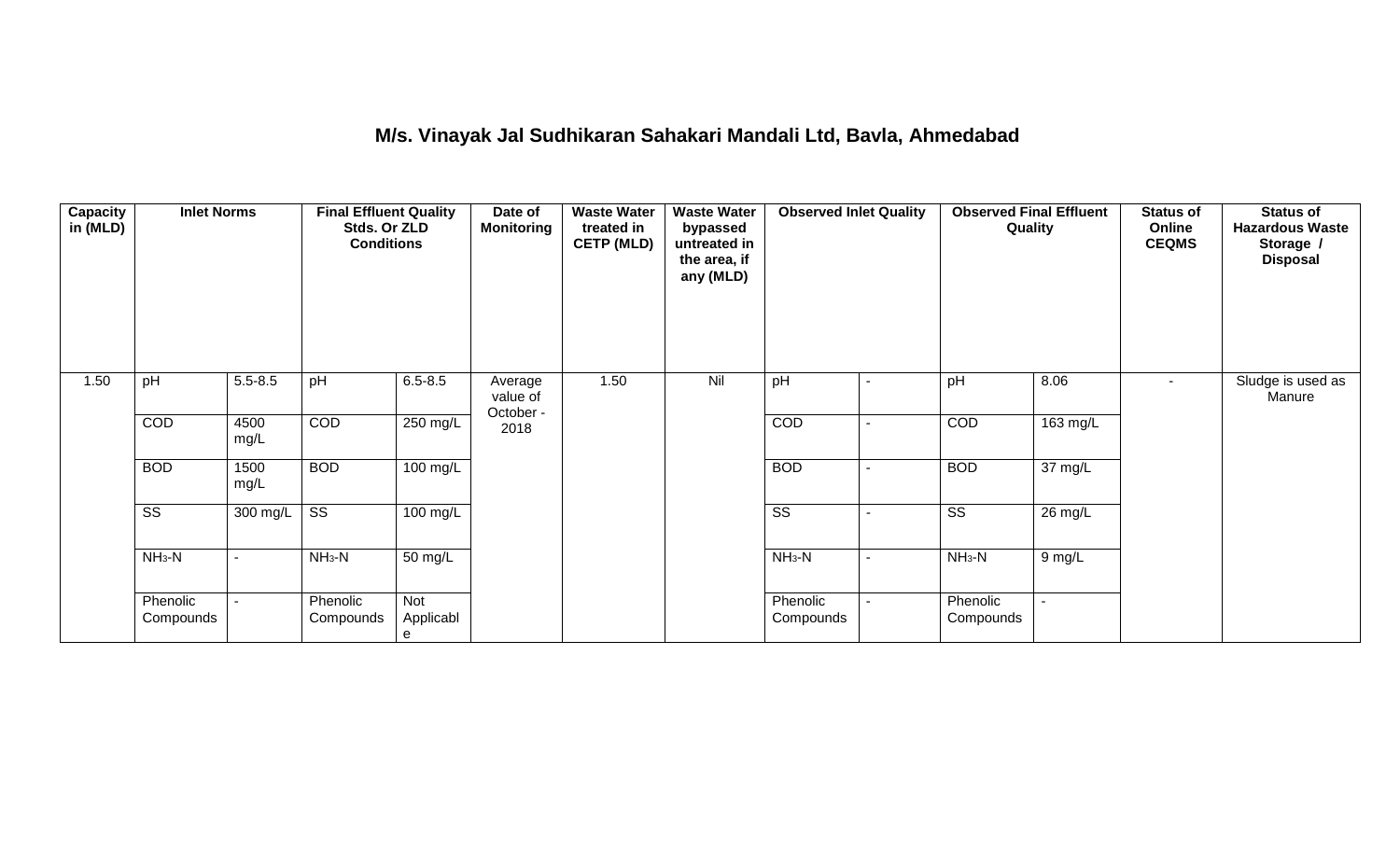# **M/s. Nandesari Industrial Association (CETP), GIDC-Nandesari, Vadodara**

| Capacity<br>in (MLD) | <b>Inlet Norms</b>     |              | <b>Final Effluent Quality</b><br>Stds. Or ZLD<br><b>Conditions</b> |                    | Date of<br><b>Monitoring</b>     | <b>Waste Water</b><br>treated in<br><b>CETP (MLD)</b> | <b>Waste Water</b><br>bypassed<br>untreated in<br>the area, if<br>any (MLD) | <b>Observed Inlet Quality</b> |                    | <b>Observed Final Effluent</b><br>Quality |            | <b>Status of</b><br>Online<br><b>CEQMS</b>          | <b>Status of</b><br><b>Hazardous Waste</b><br>Storage /<br><b>Disposal</b> |
|----------------------|------------------------|--------------|--------------------------------------------------------------------|--------------------|----------------------------------|-------------------------------------------------------|-----------------------------------------------------------------------------|-------------------------------|--------------------|-------------------------------------------|------------|-----------------------------------------------------|----------------------------------------------------------------------------|
| 6.80                 | pH                     | 5 to 9       | pH                                                                 | 6.5 to 8.5         | Average<br>value of<br>October - | 4.80                                                  | Nil                                                                         | pH                            | 7.38               | pH                                        | 6.88       | pH, COD,<br>BOD, TSS,<br>NH <sub>3</sub> -N, Color, |                                                                            |
|                      | COD                    | 1500<br>mg/L | COD                                                                | 250 mg/L           | 2018                             |                                                       |                                                                             | COD                           | 1176 mg/L          | COD                                       | 245 mg/L   | TOC,<br>Temperature                                 |                                                                            |
|                      | <b>BOD</b>             | 500 mg/L     | <b>BOD</b>                                                         | $100 \text{ mg/L}$ |                                  |                                                       |                                                                             | <b>BOD</b>                    | $245 \text{ mg/L}$ | <b>BOD</b>                                | 35 mg/L    |                                                     |                                                                            |
|                      | $\overline{\text{ss}}$ | 600 mg/L     | $\overline{\text{ss}}$                                             | 100 mg/L           |                                  |                                                       |                                                                             | $\overline{\text{SS}}$        | 200 mg/L           | $\overline{\text{ss}}$                    | 84 mg/L    |                                                     |                                                                            |
|                      | $NH3-N$                | 50 mg/L      | $NH3-N$                                                            | 50 mg/L            |                                  |                                                       |                                                                             | $NH3-N$                       | 64 mg/L            | $NH3-N$                                   | 1 $mg/L$   |                                                     |                                                                            |
|                      | Phenolic<br>Compounds  | 5 mg/L       | Phenolic<br>Compounds                                              | 1 $mg/L$           |                                  |                                                       |                                                                             | Phenolic<br>Compounds         | <b>BDL</b>         | Phenolic<br>Compounds                     | <b>BDL</b> |                                                     |                                                                            |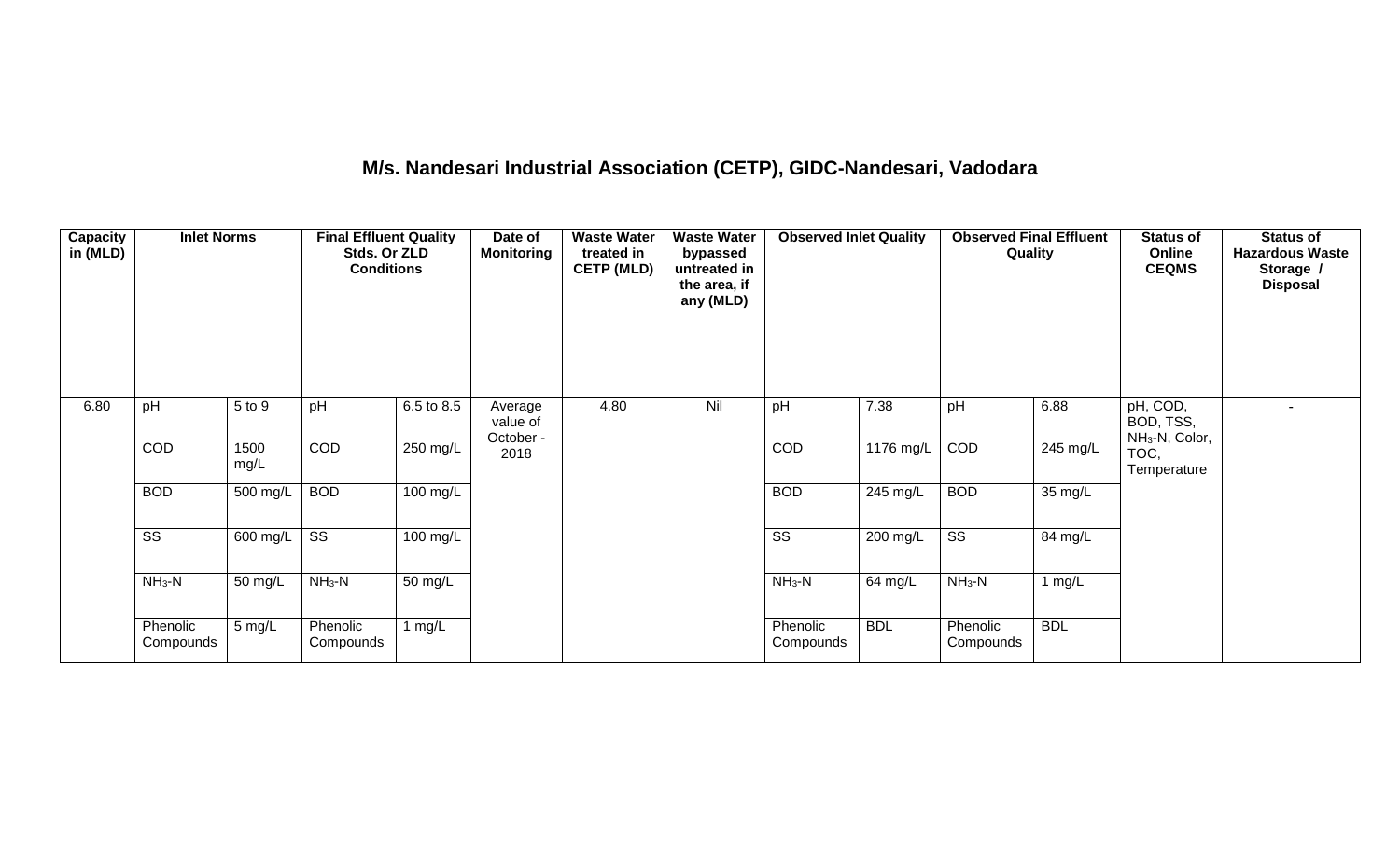## **M/s. Enviro Infrastructure Co. Ltd., Umraya (Padra), Vadodara**

| Capacity<br>in (MLD) | <b>Inlet Norms</b>     |              | <b>Final Effluent Quality</b><br>Stds. Or ZLD<br><b>Conditions</b> |                    | Date of<br><b>Monitoring</b>     | <b>Waste Water</b><br>treated in<br><b>CETP (MLD)</b> | <b>Waste Water</b><br>bypassed<br>untreated in<br>the area, if<br>any (MLD) | <b>Observed Inlet Quality</b> |            | <b>Observed Final Effluent</b><br>Quality |            | <b>Status of</b><br>Online<br><b>CEQMS</b> | <b>Status of</b><br><b>Hazardous Waste</b><br>Storage /<br><b>Disposal</b> |
|----------------------|------------------------|--------------|--------------------------------------------------------------------|--------------------|----------------------------------|-------------------------------------------------------|-----------------------------------------------------------------------------|-------------------------------|------------|-------------------------------------------|------------|--------------------------------------------|----------------------------------------------------------------------------|
| 4.50                 | pH                     | 5 to 9       | pH                                                                 | 6.5 to 8.5         | Average<br>value of<br>October - | 1.50                                                  | Nil                                                                         | pH                            | 7.46       | pH                                        | 7.84       | pH, Flow<br>Meter, TOC,<br>TSS, Color,     |                                                                            |
|                      | COD                    | 2000<br>mg/L | COD                                                                | 250 mg/L           | 2018                             |                                                       |                                                                             | COD                           | 446 mg/L   | COD                                       | 239 mg/L   | $NH3-N$                                    |                                                                            |
|                      | <b>BOD</b>             | 500 mg/L     | <b>BOD</b>                                                         | 100 mg/L           |                                  |                                                       |                                                                             | <b>BOD</b>                    | 110 mg/L   | <b>BOD</b>                                | 42 mg/L    |                                            |                                                                            |
|                      | $\overline{\text{ss}}$ | $600$ mg/L   | $\overline{\text{ss}}$                                             | $100 \text{ mg/L}$ |                                  |                                                       |                                                                             | $\overline{\text{ss}}$        | 82 mg/L    | $\overline{\text{ss}}$                    | 36 mg/L    |                                            |                                                                            |
|                      | $NH3-N$                | 50 mg/L      | $NH3-N$                                                            | 50 mg/L            |                                  |                                                       |                                                                             | $NH3-N$                       | 8 mg/L     | $NH_3-N$                                  | 4 mg/L     |                                            |                                                                            |
|                      | Phenolic<br>Compounds  | 5 mg/L       | Phenolic<br>Compounds                                              | 1 mg/ $L$          |                                  |                                                       |                                                                             | Phenolic<br>Compounds         | <b>BDL</b> | Phenolic<br>Compounds                     | <b>BDL</b> |                                            |                                                                            |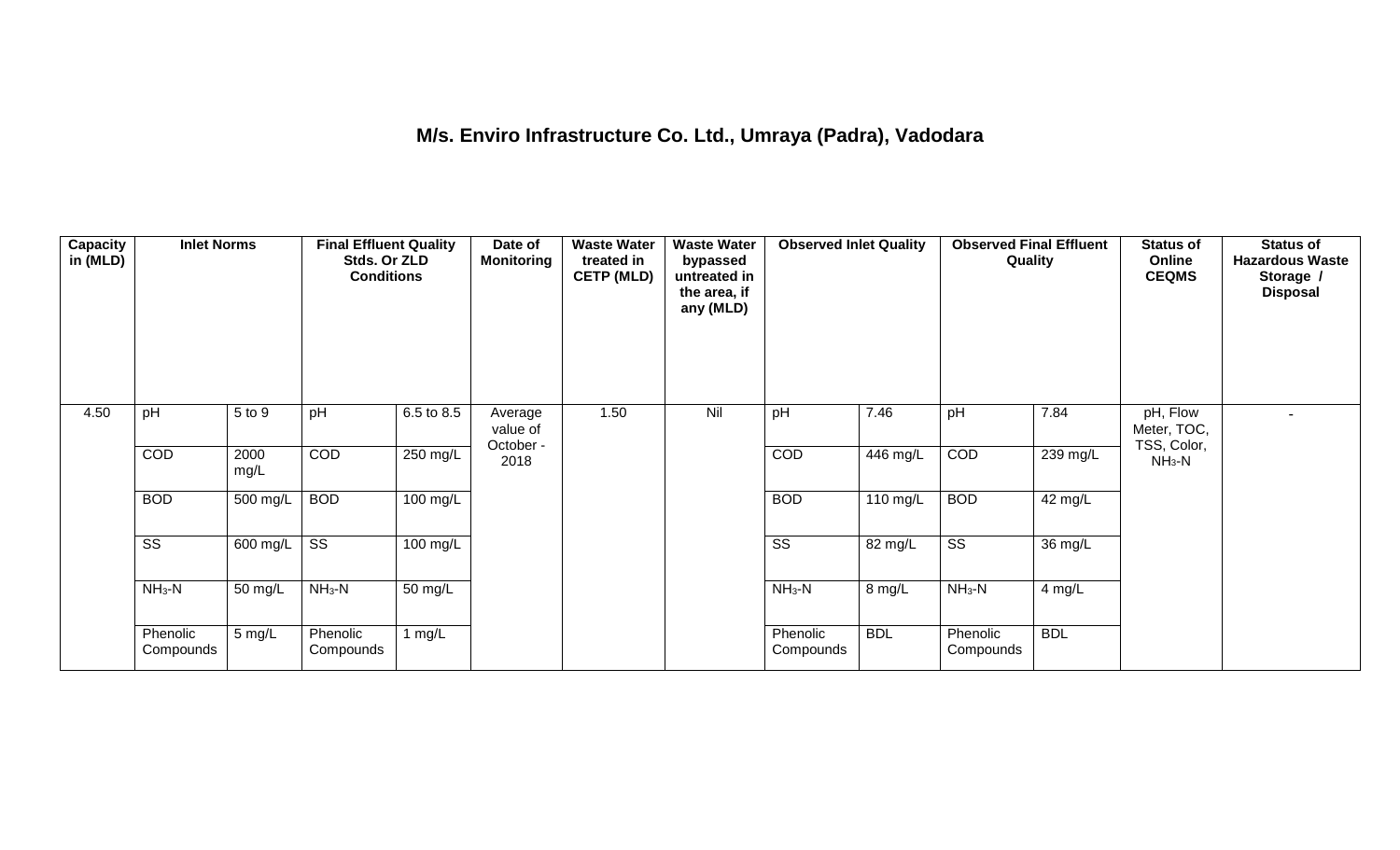#### **M/s. Enviro Technology Ltd., GIDC-Ankleshwar, Bharuch**

| <b>Capacity</b><br>in (MLD) | <b>Inlet Norms</b>                   |               | <b>Final Effluent Quality</b><br>Stds. Or ZLD<br><b>Conditions</b> |              | Date of<br><b>Monitoring</b>     | <b>Waste Water</b><br>treated in<br><b>CETP (MLD)</b> | <b>Waste Water</b><br>bypassed<br>untreated in<br>the area, if<br>any (MLD) | <b>Observed Inlet Quality</b>        |               | <b>Observed Final Effluent</b><br>Quality |                   | <b>Status of</b><br>Online<br><b>CEQMS</b> | <b>Status of</b><br><b>Hazardous Waste</b><br>Storage /<br><b>Disposal</b> |
|-----------------------------|--------------------------------------|---------------|--------------------------------------------------------------------|--------------|----------------------------------|-------------------------------------------------------|-----------------------------------------------------------------------------|--------------------------------------|---------------|-------------------------------------------|-------------------|--------------------------------------------|----------------------------------------------------------------------------|
| 1.80                        | pH                                   |               | pH                                                                 | $5.5 - 8.5$  | Average<br>value of<br>October - | 1.10                                                  | Nil                                                                         | pH                                   | 7.02          | pH                                        | 7.26              | pH, Flow,<br>COD, BOD,<br>TSS, TOC         | Storage - Nil                                                              |
|                             | <b>COD</b>                           | 11000<br>mg/L | <b>COD</b>                                                         | 1000<br>mg/L | 2018                             |                                                       |                                                                             | COD                                  | 4336 mg/L     | COD                                       | 629 mg/L          |                                            |                                                                            |
|                             | BOD(3)<br>days at<br>$27^{\circ}C$ ) | 3600<br>mg/L  | BOD(3)<br>days at<br>$27^{\circ}C$ )                               | $200$ mg/L   |                                  |                                                       |                                                                             | BOD(3)<br>days at<br>$27^{\circ}C$ ) | 950 mg/L      | BOD(3)<br>days at<br>$27^{\circ}C$ )      | $25 \text{ mg/L}$ |                                            |                                                                            |
|                             | $\overline{\text{ss}}$               |               | SS                                                                 | 100 mg/L     |                                  |                                                       |                                                                             | $\overline{\text{ss}}$               | 248 mg/L      | $\overline{\text{ss}}$                    | 46 mg/L           |                                            |                                                                            |
|                             | $NH3-N$                              | 100 mg/L      | $NH3-N$                                                            | 50 mg/L      |                                  |                                                       |                                                                             | $NH_3-N$                             | 28 mg/L       | $NH3-N$                                   | $17 \text{ mg/L}$ |                                            |                                                                            |
|                             | Phenolic<br>Compounds                | 1 mg/L        | Phenolic<br>Compounds                                              | 1 mg/L       |                                  |                                                       |                                                                             | Phenolic<br>Compounds                | 12.29<br>mg/L | Phenolic<br>Compounds                     | $0.49$ mg/L       |                                            |                                                                            |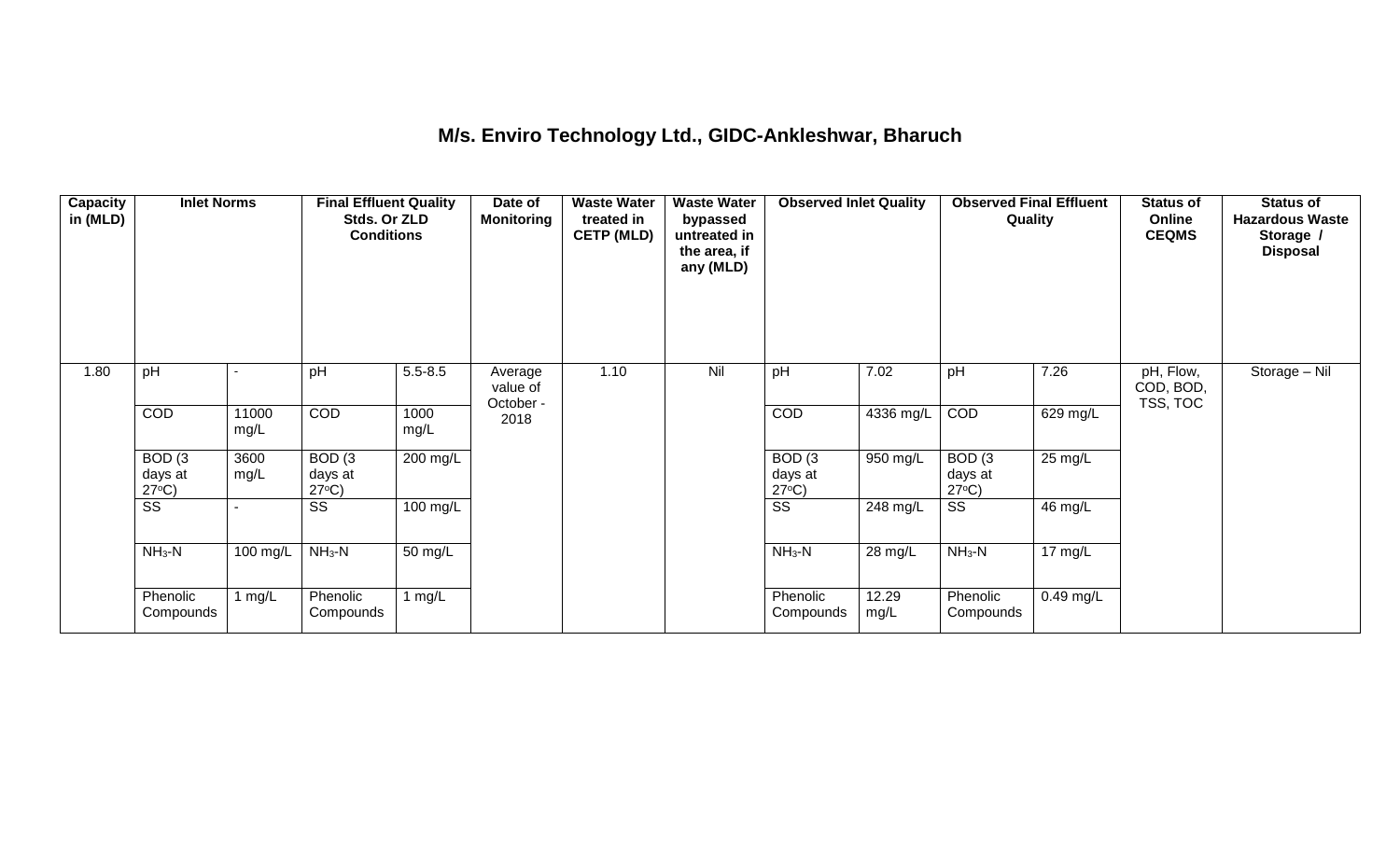#### **M/s. Narmada Clean Tech Ltd., (Bharuch Eco-Aqua Infrastructure Ltd.,) (BEAIL), Ankleshwar**

| <b>Capacity</b><br>in (MLD) | <b>Inlet Norms</b>     |                  | <b>Final Effluent Quality</b><br>Stds. Or ZLD<br><b>Conditions</b> |                    | Date of<br><b>Monitoring</b>     | <b>Waste Water</b><br>treated in<br><b>CETP (MLD)</b> | <b>Waste Water</b><br>bypassed<br>untreated in<br>the area, if<br>any (MLD) | <b>Observed Inlet Quality</b> |                    | <b>Observed Final Effluent</b><br>Quality |            | <b>Status of</b><br>Online<br><b>CEQMS</b> | <b>Status of</b><br><b>Hazardous Waste</b><br>Storage /<br><b>Disposal</b> |
|-----------------------------|------------------------|------------------|--------------------------------------------------------------------|--------------------|----------------------------------|-------------------------------------------------------|-----------------------------------------------------------------------------|-------------------------------|--------------------|-------------------------------------------|------------|--------------------------------------------|----------------------------------------------------------------------------|
| 40                          | pH                     | $6.5 - 8.5$      | pH                                                                 | $6-9$              | Average<br>value of<br>October - | 40                                                    | Nil                                                                         | pH                            | 7.02               | pH                                        | 7.03       | pH, Flow<br>Meter, TOC,<br><b>TSS</b>      | Storage - 350 MT                                                           |
|                             | COD                    | 1000<br>mg/L     | COD                                                                | $500$ mg/L         | 2018                             |                                                       |                                                                             | COD                           | 1366 mg/L          | COD                                       | 469 mg/L   |                                            |                                                                            |
|                             | <b>BOD</b>             | 200 mg/L         | <b>BOD</b>                                                         | 100 mg/L           |                                  |                                                       |                                                                             | <b>BOD</b>                    | 422 mg/L           | <b>BOD</b>                                | 22 mg/L    |                                            |                                                                            |
|                             | $\overline{\text{ss}}$ | 150 mg/L $\vert$ | $\overline{\text{ss}}$                                             | $100 \text{ mg/L}$ |                                  |                                                       |                                                                             | $\overline{\text{ss}}$        | $117 \text{ mg/L}$ | $\overline{\text{ss}}$                    | 26 mg/L    |                                            |                                                                            |
|                             | $NH3-N$                | 50 mg/L          | $NH3-N$                                                            | 50 mg/L            |                                  |                                                       |                                                                             | $NH3-N$                       | 78 mg/L            | $NH3-N$                                   | 50 mg/L    |                                            |                                                                            |
|                             | Phenolic<br>Compounds  | 5 mg/L           | Phenolic<br>Compounds                                              | $5 \text{ mg/L}$   |                                  |                                                       |                                                                             | Phenolic<br>Compounds         | 3.03 mg/L          | Phenolic<br>Compounds                     | 0.685 mg/L |                                            |                                                                            |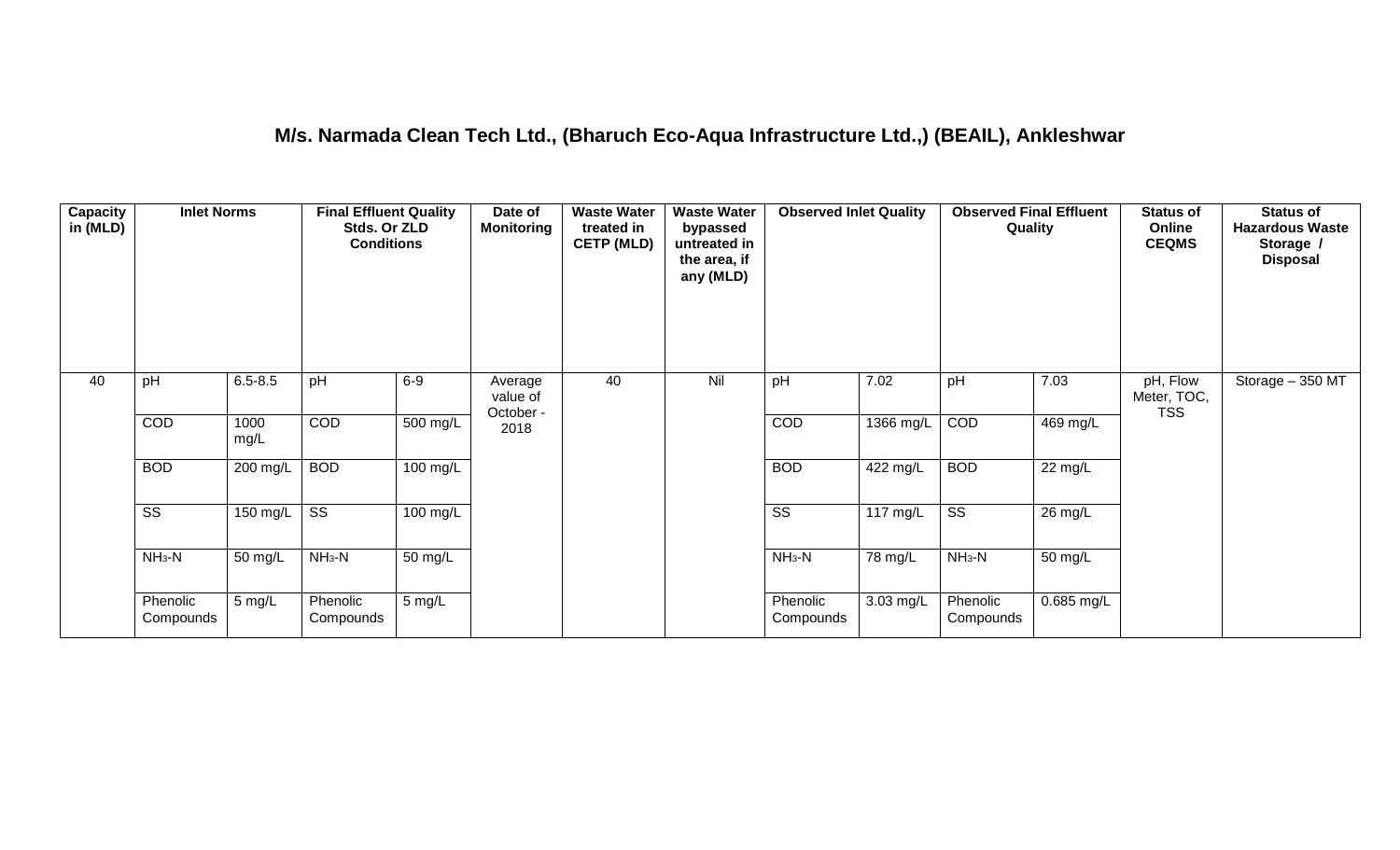## **M/s. Panoli Enviro Technology Ltd., GIDC-Panoil, Bharuch**

| Capacity<br>in (MLD) | <b>Inlet Norms</b>     |              | <b>Final Effluent Quality</b><br>Stds. Or ZLD<br><b>Conditions</b> |                    | Date of<br><b>Monitoring</b>     | <b>Waste Water</b><br>treated in<br><b>CETP (MLD)</b> | <b>Waste Water</b><br>bypassed<br>untreated in<br>the area, if<br>any (MLD) | <b>Observed Inlet Quality</b> |                       | <b>Observed Final Effluent</b><br>Quality |            | <b>Status of</b><br>Online<br><b>CEQMS</b> | <b>Status of</b><br><b>Hazardous Waste</b><br>Storage /<br><b>Disposal</b> |
|----------------------|------------------------|--------------|--------------------------------------------------------------------|--------------------|----------------------------------|-------------------------------------------------------|-----------------------------------------------------------------------------|-------------------------------|-----------------------|-------------------------------------------|------------|--------------------------------------------|----------------------------------------------------------------------------|
| 1.00                 | pH                     |              | pH                                                                 | $5.5 - 8.5$        | Average<br>value of<br>October - | 0.35                                                  | Nil                                                                         | pH                            | 7.15                  | pH                                        | 7.49       | pH, Flow<br>Meter, TOC                     | Storage - 120 MT                                                           |
|                      | COD                    | 3500<br>mg/L | <b>COD</b>                                                         | 500 mg/L           | 2018                             |                                                       |                                                                             | <b>COD</b>                    | 2659 mg/L             | COD                                       | 759 mg/L   |                                            |                                                                            |
|                      | <b>BOD</b>             | 1000<br>mg/L | <b>BOD</b>                                                         | $100 \text{ mg/L}$ |                                  |                                                       |                                                                             | <b>BOD</b>                    | $\overline{776}$ mg/L | <b>BOD</b>                                | 27 mg/L    |                                            |                                                                            |
|                      | $\overline{\text{SS}}$ |              | SS                                                                 | 100 mg/L           |                                  |                                                       |                                                                             | $\overline{\text{ss}}$        | 337 mg/L              | $\overline{\text{SS}}$                    | 66 mg/L    |                                            |                                                                            |
|                      | $NH3-N$                | 100 mg/L     | $NH3-N$                                                            | 50 mg/L            |                                  |                                                       |                                                                             | $NH3-N$                       | 34 mg/L               | $NH3-N$                                   | 52 mg/L    |                                            |                                                                            |
|                      | Phenolic<br>Compounds  | 1 $mg/L$     | Phenolic<br>Compounds                                              | 1 $mg/L$           |                                  |                                                       |                                                                             | Phenolic<br>Compounds         | 9.18 mg/L             | Phenolic<br>Compounds                     | 0.465 mg/L |                                            |                                                                            |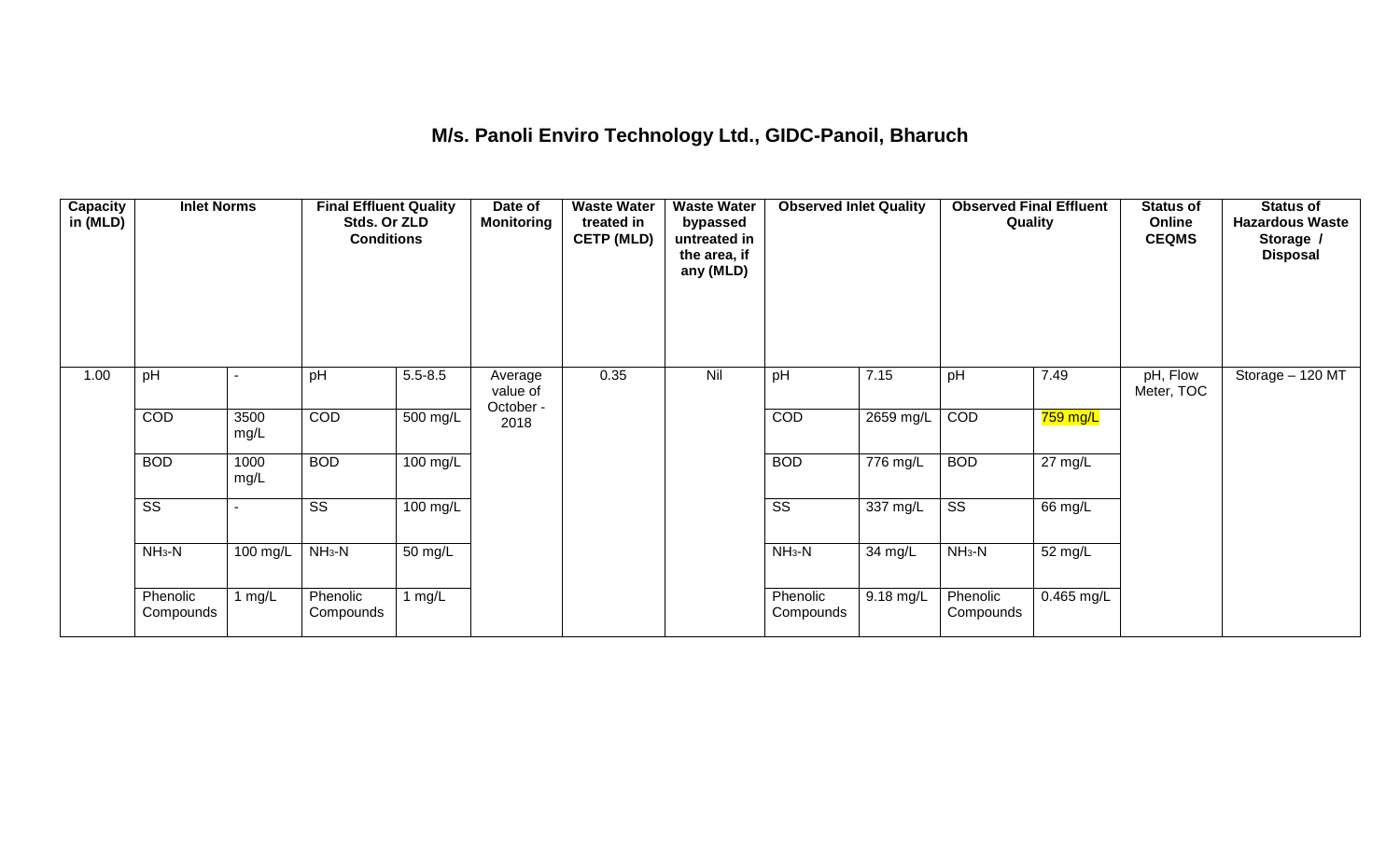#### **M/s. Globe Enviro Care Ltd. [chemical units], GIDC-Sachin, Surat**

| Capacity<br>in (MLD) | <b>Inlet Norms</b>     |              | <b>Final Effluent Quality</b><br>Stds. Or ZLD<br><b>Conditions</b> |                      | Date of<br><b>Monitoring</b>     | <b>Waste Water</b><br>treated in<br><b>CETP (MLD)</b> | <b>Waste Water</b><br>bypassed<br>untreated in<br>the area, if<br>any (MLD) | <b>Observed Inlet Quality</b> |             | <b>Observed Final Effluent</b><br>Quality |             | <b>Status of</b><br>Online<br><b>CEQMS</b> | <b>Status of</b><br><b>Hazardous Waste</b><br>Storage /<br><b>Disposal</b> |
|----------------------|------------------------|--------------|--------------------------------------------------------------------|----------------------|----------------------------------|-------------------------------------------------------|-----------------------------------------------------------------------------|-------------------------------|-------------|-------------------------------------------|-------------|--------------------------------------------|----------------------------------------------------------------------------|
| 0.50                 | pH                     | 6.5 to 8.5   | pH                                                                 | 6.5 to 8.5           | Average<br>value of<br>October - | 0.35                                                  | Nil                                                                         | pH                            | 7.06        | pH                                        | 6.61        | pH, TOC,<br>TSS, Flow<br>meter             | Storage - 49 MT                                                            |
|                      | COD                    | 3000<br>mg/L | COD                                                                | $250$ mg/L           | 2018                             |                                                       |                                                                             | COD                           | 1336 mg/L   | COD                                       | 244 mg/L    |                                            |                                                                            |
|                      | <b>BOD</b>             | 1200<br>mg/L | <b>BOD</b>                                                         | $\overline{30}$ mg/L |                                  |                                                       |                                                                             | <b>BOD</b>                    | 342 mg/L    | <b>BOD</b>                                | 48 mg/L     |                                            |                                                                            |
|                      | $\overline{\text{ss}}$ | 300 mg/L     | $\overline{\text{ss}}$                                             | $100 \text{ mg/L}$   |                                  |                                                       |                                                                             | $\overline{\text{ss}}$        | 362 mg/L    | $\overline{\text{ss}}$                    | $144$ mg/L  |                                            |                                                                            |
|                      | $NH3-N$                | 50 mg/L      | $NH3-N$                                                            | 50 mg/L              |                                  |                                                       |                                                                             | $NH3-N$                       | 52 mg/L     | $NH3-N$                                   | 28 mg/L     |                                            |                                                                            |
|                      | Phenolic<br>Compounds  | 1 mg/L       | Phenolic<br>Compounds                                              | 1 $mg/L$             |                                  |                                                       |                                                                             | Phenolic<br>Compounds         | $0.45$ mg/L | Phenolic<br>Compounds                     | $0.45$ mg/L |                                            |                                                                            |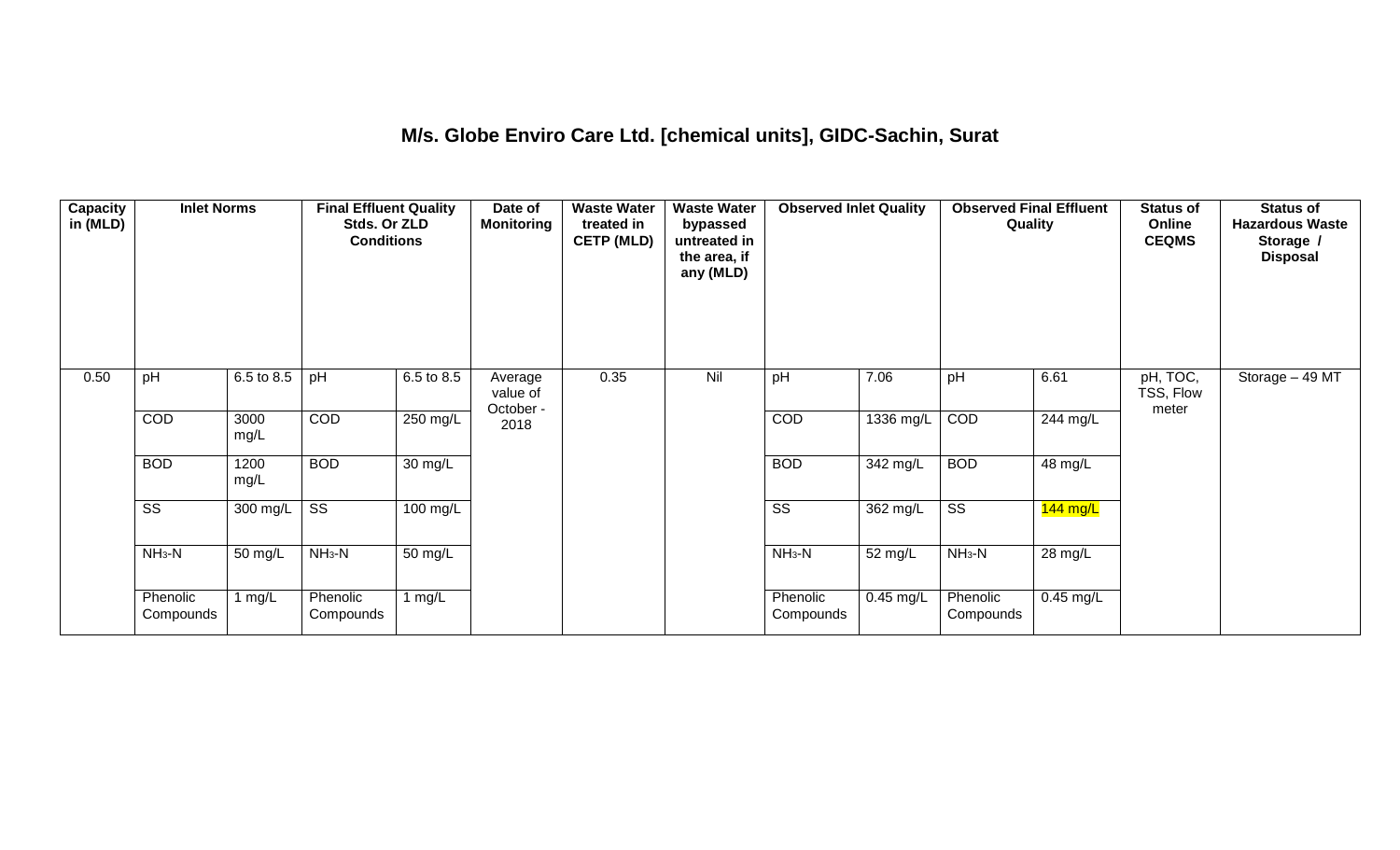#### **M/s. Sachin Infra Environment Ltd., GIDC-Sachin, Surat**

| <b>Capacity</b><br>in (MLD) | <b>Inlet Norms</b>     |                  | <b>Final Effluent Quality</b><br>Stds. Or ZLD<br><b>Conditions</b> |                      | Date of<br><b>Monitoring</b>     | <b>Waste Water</b><br>treated in<br><b>CETP (MLD)</b> | <b>Waste Water</b><br>bypassed<br>untreated in<br>the area, if<br>any (MLD) | <b>Observed Inlet Quality</b> |               | <b>Observed Final Effluent</b><br>Quality |             | <b>Status of</b><br>Online<br><b>CEQMS</b> | <b>Status of</b><br><b>Hazardous Waste</b><br>Storage /<br><b>Disposal</b> |
|-----------------------------|------------------------|------------------|--------------------------------------------------------------------|----------------------|----------------------------------|-------------------------------------------------------|-----------------------------------------------------------------------------|-------------------------------|---------------|-------------------------------------------|-------------|--------------------------------------------|----------------------------------------------------------------------------|
| 50                          | pH                     | Not<br>Furnished | pH                                                                 | $6.5 - 8.5$          | Average<br>value of<br>October - | 40                                                    | Nil                                                                         | pH                            | 6.83          | pH                                        | 7.225       | pH, Flow<br>Meter, TOC                     | Storage - 230 MT                                                           |
|                             | COD                    | 1000<br>mg/L     | <b>COD</b>                                                         | 250 mg/L             | 2018                             |                                                       |                                                                             | COD                           | 1199 mg/L     | COD                                       | 263 mg/L    |                                            |                                                                            |
|                             | <b>BOD</b>             | 400 mg/L         | <b>BOD</b>                                                         | $\overline{30}$ mg/L |                                  |                                                       |                                                                             | <b>BOD</b>                    | 350 mg/L      | <b>BOD</b>                                | 32 mg/L     |                                            |                                                                            |
|                             | $\overline{\text{SS}}$ | 300 mg/L         | $\overline{\text{ss}}$                                             | 100 mg/L             |                                  |                                                       |                                                                             | $\overline{\text{ss}}$        | 209 mg/L      | $\overline{\text{ss}}$                    | 102 mg/L    |                                            |                                                                            |
|                             | $NH3-N$                | 50 mg/L          | $NH_3-N$                                                           | $\overline{50}$ mg/L |                                  |                                                       |                                                                             | $NH_3-N$                      | 38 mg/L       | $NH3-N$                                   | 18 mg/L     |                                            |                                                                            |
|                             | Phenolic<br>Compounds  | l mg/L           | Phenolic<br>Compounds                                              | 01 mg/L              |                                  |                                                       |                                                                             | Phenolic<br>Compounds         | 0.425<br>mg/L | Phenolic<br>Compounds                     | $0.30$ mg/L |                                            |                                                                            |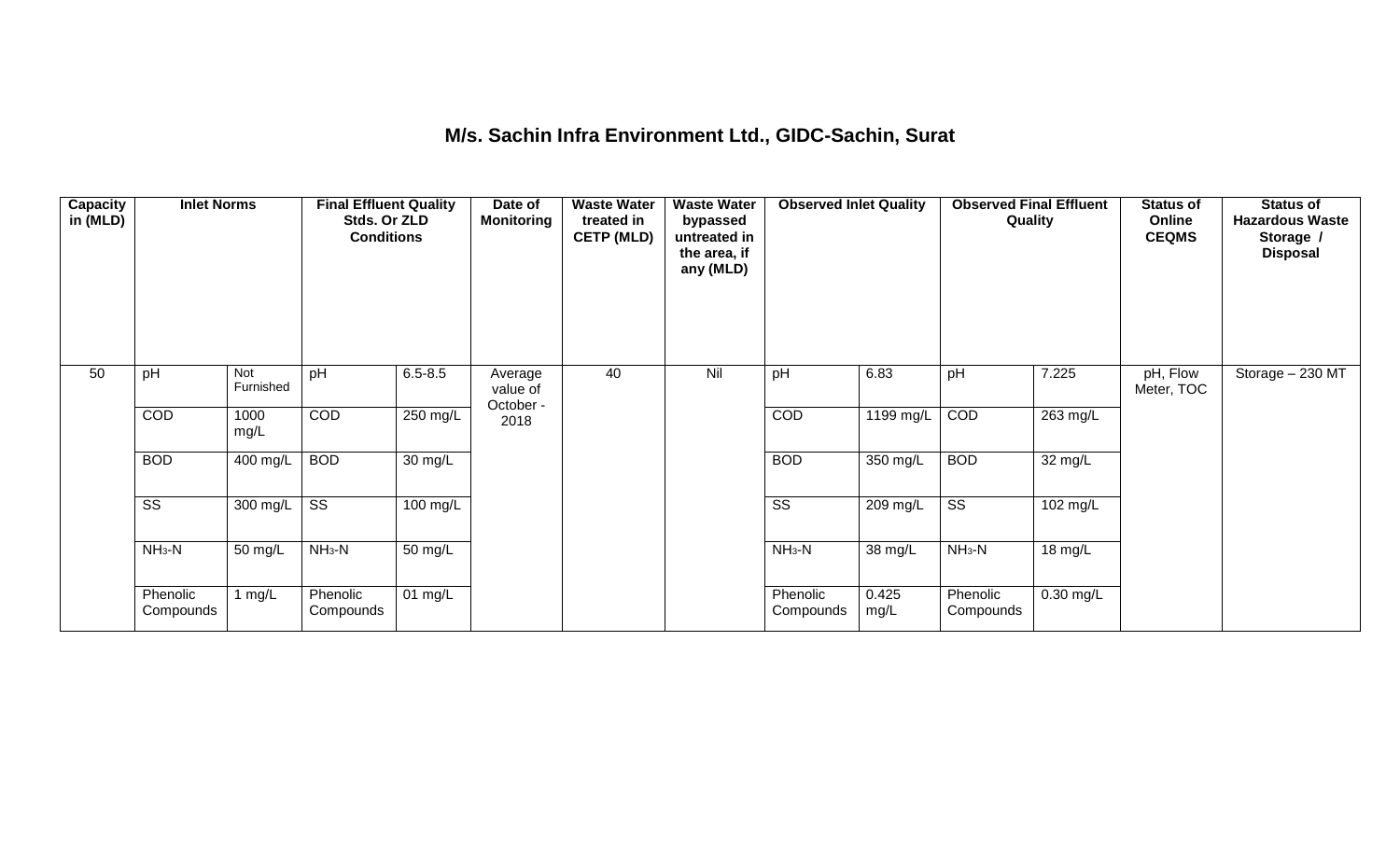## **M/s. Palsana Enviro Protection Ltd., (PEPL), Kadodara, Surat**

| Capacity<br>in (MLD) | <b>Inlet Norms</b>     |              | <b>Final Effluent Quality</b><br>Stds. Or ZLD<br><b>Conditions</b> |                   | Date of<br><b>Monitoring</b>    | <b>Waste Water</b><br>treated in<br><b>CETP (MLD)</b> | <b>Waste Water</b><br>bypassed<br>untreated in<br>the area, if<br>any (MLD) | <b>Observed Inlet Quality</b> |             | <b>Observed Final Effluent</b><br>Quality |             | <b>Status of</b><br>Online<br><b>CEQMS</b> | <b>Status of</b><br><b>Hazardous Waste</b><br>Storage /<br><b>Disposal</b> |
|----------------------|------------------------|--------------|--------------------------------------------------------------------|-------------------|---------------------------------|-------------------------------------------------------|-----------------------------------------------------------------------------|-------------------------------|-------------|-------------------------------------------|-------------|--------------------------------------------|----------------------------------------------------------------------------|
| 100                  | pH                     | 6.5 to 8.5   | pH                                                                 | 6.5 to 8.5        | Average<br>value of<br>October- | 95                                                    | Nil                                                                         | pH                            | 7.34        | pH                                        | 7.46        | pH, Flow<br>Meter, COD,<br>BOD, TSS        | Storage- 578 MT                                                            |
|                      | COD                    | 1000<br>mg/L | COD                                                                | $250$ mg/L        | 2018                            |                                                       |                                                                             | COD                           | 1311 mg/L   | COD                                       | 240 mg/L    |                                            |                                                                            |
|                      | <b>BOD</b>             | 400 mg/L     | <b>BOD</b>                                                         | $30 \text{ mg/L}$ |                                 |                                                       |                                                                             | <b>BOD</b>                    | $274$ mg/L  | <b>BOD</b>                                | 24 mg/L     |                                            |                                                                            |
|                      | $\overline{\text{SS}}$ | 300 mg/L     | $\overline{\text{ss}}$                                             | 100 mg/L          |                                 |                                                       |                                                                             | $\overline{\text{ss}}$        | 216 mg/L    | $\overline{\text{ss}}$                    | 52 mg/L     |                                            |                                                                            |
|                      | $NH3-N$                | 50 mg/L      | $NH3-N$                                                            | 50 mg/L           |                                 |                                                       |                                                                             | $NH3-N$                       | 40 mg/L     | $NH_3-N$                                  | 15 mg/L     |                                            |                                                                            |
|                      | Phenolic<br>Compounds  | 1 $mg/L$     | Phenolic<br>Compounds                                              | 1 $mg/L$          |                                 |                                                       |                                                                             | Phenolic<br>Compounds         | $0.19$ mg/L | Phenolic<br>Compounds                     | $0.15$ mg/L |                                            |                                                                            |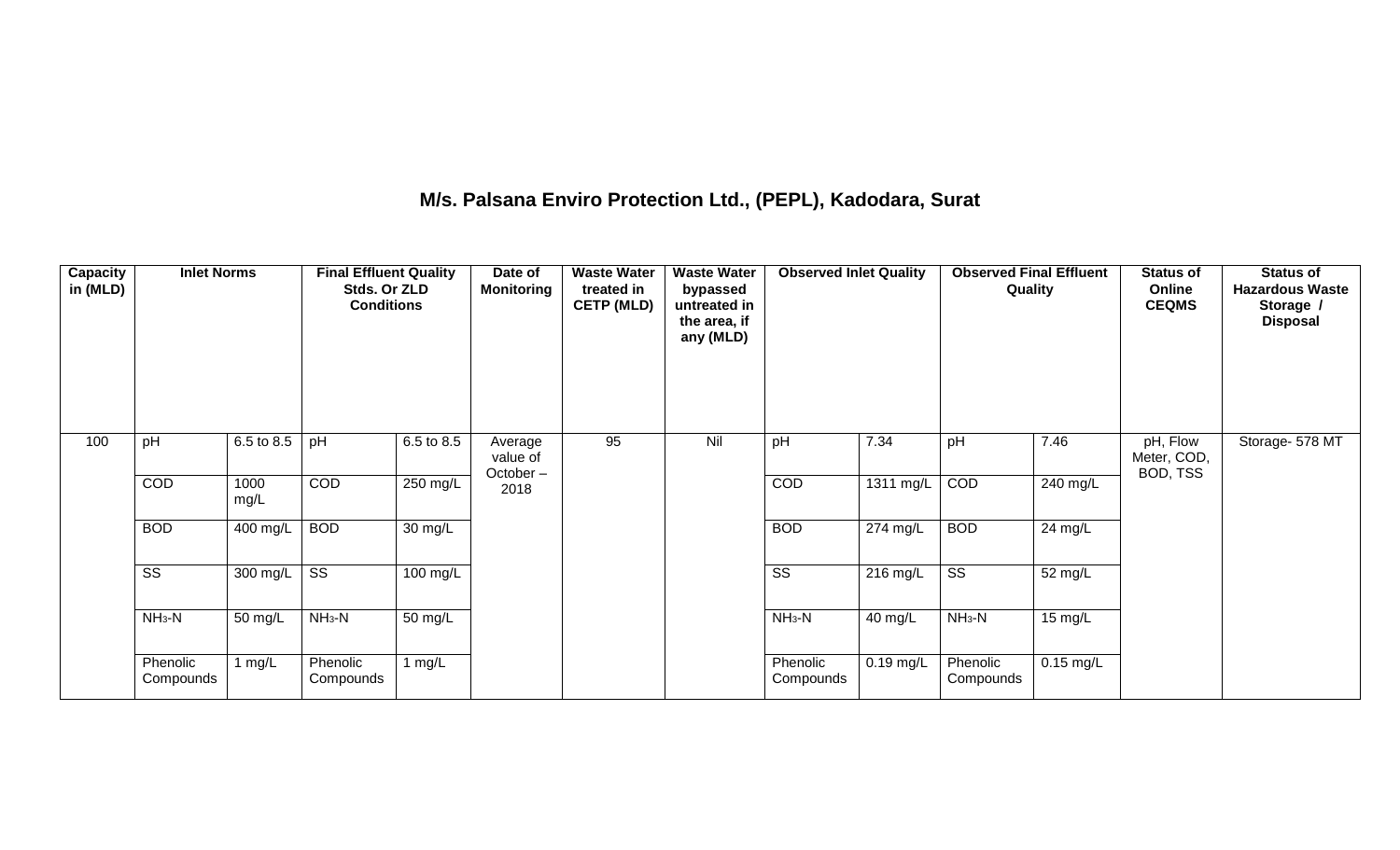#### **M/s. Pandesara Infrastructure Ltd., GIDC- Pandesara, Surat**

| Capacity<br>in (MLD) | <b>Inlet Norms</b>     |              | <b>Final Effluent Quality</b><br>Stds. Or ZLD<br><b>Conditions</b> |                    | Date of<br><b>Monitoring</b>     | <b>Waste Water</b><br>treated in<br><b>CETP (MLD)</b> | <b>Waste Water</b><br>bypassed<br>untreated in<br>the area, if<br>any (MLD) | <b>Observed Inlet Quality</b> |             | <b>Observed Final Effluent</b><br>Quality |                    | <b>Status of</b><br>Online<br><b>CEQMS</b> | <b>Status of</b><br><b>Hazardous Waste</b><br>Storage /<br><b>Disposal</b> |
|----------------------|------------------------|--------------|--------------------------------------------------------------------|--------------------|----------------------------------|-------------------------------------------------------|-----------------------------------------------------------------------------|-------------------------------|-------------|-------------------------------------------|--------------------|--------------------------------------------|----------------------------------------------------------------------------|
| 100                  | pH                     | $6.5 - 8.5$  | pH                                                                 | $6.5 - 8.5$        | Average<br>value of<br>October - | 88                                                    | Nil                                                                         | pH                            | 7.61        | pH                                        | 7.46               | pH, Flow<br>Meter, TOC,<br>COD             | Storage - 5500 MT                                                          |
|                      | COD                    | 1000<br>mg/L | COD                                                                | $250 \text{ mg/L}$ | 2018                             |                                                       |                                                                             | <b>COD</b>                    | 1245 mg/L   | COD                                       | $229 \text{ mg/L}$ |                                            |                                                                            |
|                      | <b>BOD</b>             | 400 mg/L     | <b>BOD</b>                                                         | 30 mg/L            |                                  |                                                       |                                                                             | <b>BOD</b>                    | 386 mg/L    | <b>BOD</b>                                | 29 mg/L            |                                            |                                                                            |
|                      | $\overline{\text{ss}}$ | 300 mg/L     | $\overline{\text{SS}}$                                             | 100 mg/L           |                                  |                                                       |                                                                             | $\overline{\text{ss}}$        | 330 mg/L    | $\overline{\text{ss}}$                    | 48 mg/L            |                                            |                                                                            |
|                      | $NH3-N$                | 50 mg/L      | $NH_3-N$                                                           | 50 mg/L            |                                  |                                                       |                                                                             | $NH3-N$                       | 38 mg/L     | $NH3-N$                                   | 20 mg/L            |                                            |                                                                            |
|                      | Phenolic<br>Compounds  | 01 mg/L      | Phenolic<br>Compounds                                              | 01 $mg/L$          |                                  |                                                       |                                                                             | Phenolic<br>Compounds         | $0.17$ mg/L | Phenolic<br>Compounds                     | $0.15$ mg/L        |                                            |                                                                            |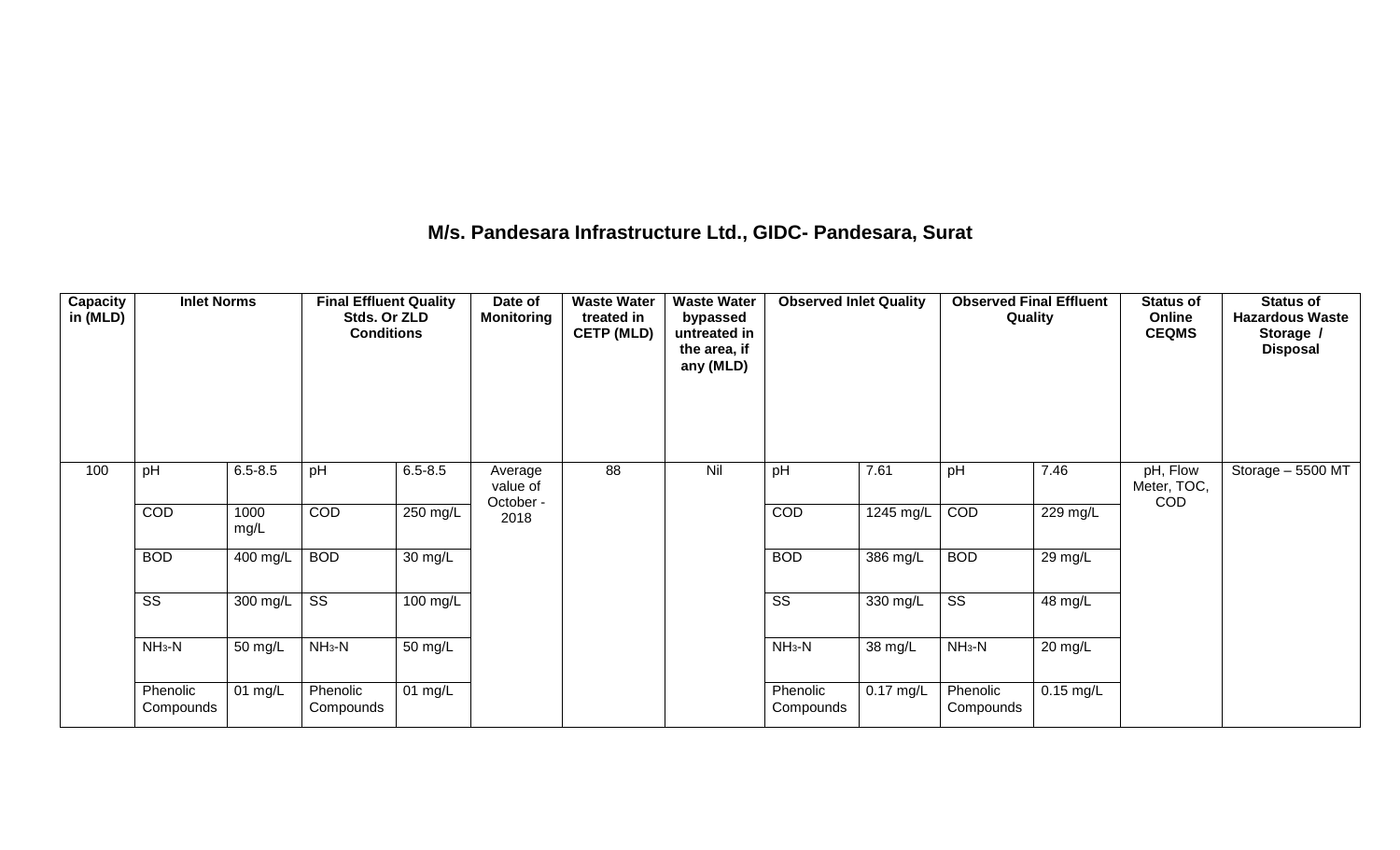## **M/s. Gujarat Eco Textile Park Pvt Ltd, Palsana, Surat**

| Capacity<br>in (MLD) | <b>Inlet Norms</b>     |              | <b>Final Effluent Quality</b><br>Stds. Or ZLD<br><b>Conditions</b> |                       | Date of<br><b>Monitoring</b>    | <b>Waste Water</b><br>treated in<br><b>CETP (MLD)</b> | <b>Waste Water</b><br>bypassed<br>untreated in<br>the area, if<br>any (MLD) | <b>Observed Inlet Quality</b> |             | <b>Observed Final Effluent</b><br>Quality |             | <b>Status of</b><br>Online<br><b>CEQMS</b> | <b>Status of</b><br><b>Hazardous Waste</b><br>Storage /<br><b>Disposal</b> |
|----------------------|------------------------|--------------|--------------------------------------------------------------------|-----------------------|---------------------------------|-------------------------------------------------------|-----------------------------------------------------------------------------|-------------------------------|-------------|-------------------------------------------|-------------|--------------------------------------------|----------------------------------------------------------------------------|
| 60                   | pH                     | $6.5 - 8.5$  | pH                                                                 | 6.5 to 8.5            | Average<br>value of<br>October- | 35                                                    | Nil                                                                         | pH                            | 7.97        | pH                                        | 7.99        | pH, Flow<br>Meter, COD<br>Meter            | Storage - 420 MT<br>Disposal - 59 MT                                       |
|                      | COD                    | 1000<br>mg/L | COD                                                                | 250 mg/L              | 2018                            |                                                       |                                                                             | COD                           | 839 mg/L    | COD                                       | 230 mg/L    | including<br><b>TOC</b>                    |                                                                            |
|                      | <b>BOD</b>             | 400 mg/L     | <b>BOD</b>                                                         | 100 mg/L              |                                 |                                                       |                                                                             | <b>BOD</b>                    | 270 mg/L    | <b>BOD</b>                                | 28 mg/L     |                                            |                                                                            |
|                      | $\overline{\text{ss}}$ | 300 mg/L     | $\overline{\text{ss}}$                                             | $\overline{<}60$ mg/L |                                 |                                                       |                                                                             | $\overline{\text{ss}}$        | 218 mg/L    | $\overline{\text{ss}}$                    | $118$ mg/L  |                                            |                                                                            |
|                      | $NH3-N$                | 50 mg/L      | $NH3-N$                                                            | 50 mg/L               |                                 |                                                       |                                                                             | $NH3-N$                       | $16$ mg/L   | $NH3-N$                                   | 8 mg/L      |                                            |                                                                            |
|                      | Phenolic<br>Compounds  |              | Phenolic<br>Compounds                                              | 1 $mg/L$              |                                 |                                                       |                                                                             | Phenolic<br>Compounds         | $0.17$ mg/L | Phenolic<br>Compounds                     | $0.12$ mg/L |                                            |                                                                            |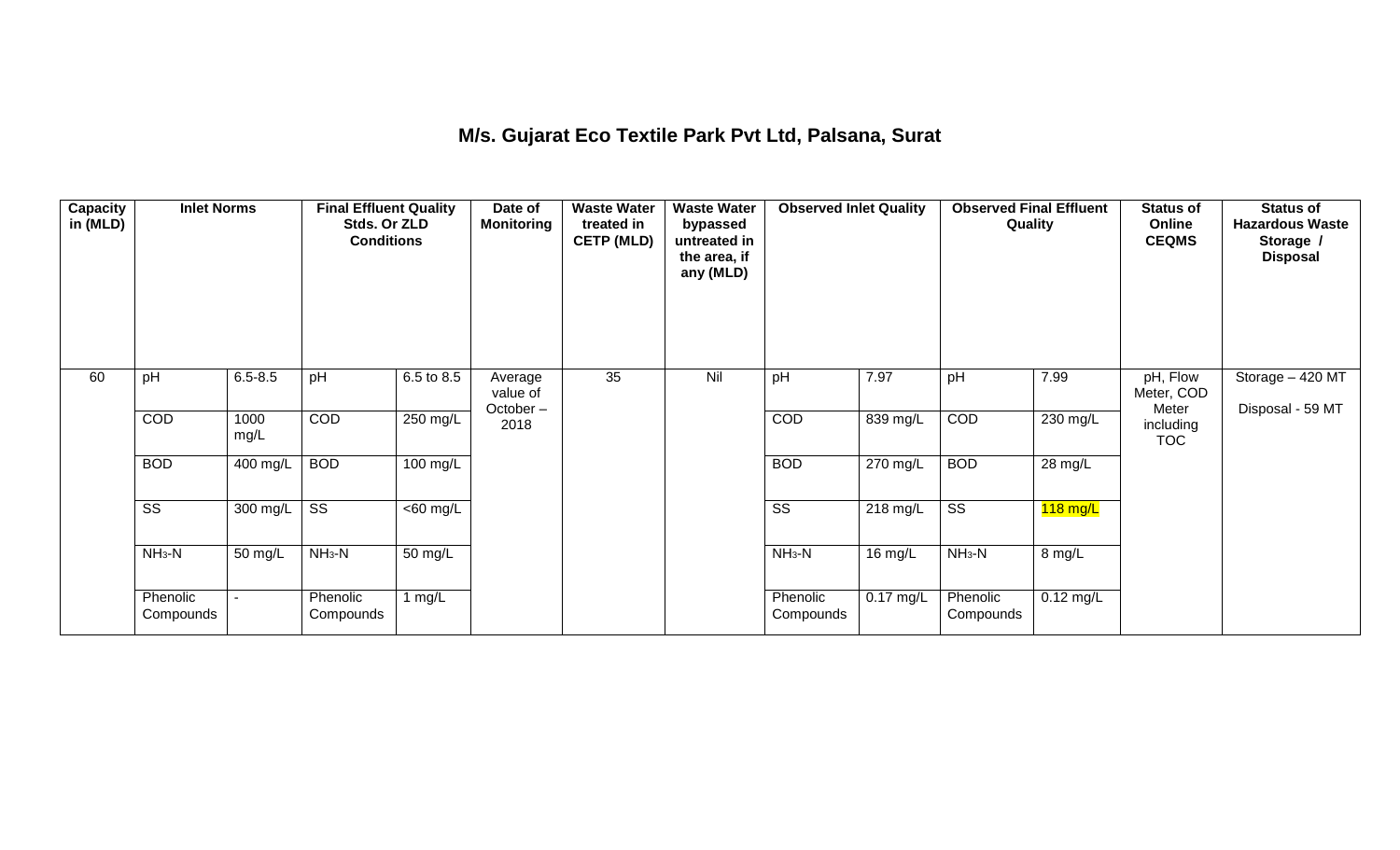#### **M/s. Fairdeal Textile Parks Pvt. Ltd, Kosamaba, Surat**

| <b>Capacity</b><br>in (MLD) | <b>Inlet Norms</b>     |          | <b>Final Effluent Quality</b><br>Stds. Or ZLD<br><b>Conditions</b> |                      | Date of<br><b>Monitoring</b>            | <b>Waste Water</b><br>treated in<br><b>CETP (MLD)</b> | <b>Waste Water</b><br>bypassed<br>untreated in<br>the area, if<br>any (MLD) | Ob<br>served Inlet Quality |                | <b>Observed Final Effluent</b><br>Quality | <b>Status of</b><br>Online<br><b>CEQMS</b> | <b>Status of</b><br><b>Hazardous Waste</b><br>Storage /<br><b>Disposal</b> |
|-----------------------------|------------------------|----------|--------------------------------------------------------------------|----------------------|-----------------------------------------|-------------------------------------------------------|-----------------------------------------------------------------------------|----------------------------|----------------|-------------------------------------------|--------------------------------------------|----------------------------------------------------------------------------|
| 2.25                        | pH                     |          | pH                                                                 | 6.5 to 8.5           | No visit in<br>the month<br>of October- | 1.00                                                  | Nil                                                                         | pH                         |                | pH                                        | pH, Flow<br>Meter                          |                                                                            |
|                             | COD                    | 500 mg/L | COD                                                                | 100 mg/L             | 2018                                    |                                                       |                                                                             | COD                        |                | COD                                       |                                            |                                                                            |
|                             | <b>BOD</b>             | 200 mg/L | <b>BOD</b>                                                         | $\overline{30}$ mg/L |                                         |                                                       |                                                                             | <b>BOD</b>                 |                | <b>BOD</b>                                |                                            |                                                                            |
|                             | $\overline{\text{ss}}$ |          | $\overline{\text{ss}}$                                             | $\overline{60}$ mg/L |                                         |                                                       |                                                                             | $\overline{\text{ss}}$     |                | $\overline{\text{ss}}$                    |                                            |                                                                            |
|                             | $NH3-N$                | ۰        | $NH3-N$                                                            | $\overline{50}$ mg/L |                                         |                                                       |                                                                             | $NH_3-N$                   | $\blacksquare$ | $NH3-N$                                   |                                            |                                                                            |
|                             | Phenolic<br>Compounds  |          | Phenolic<br>Compounds                                              | 1 $mg/L$             |                                         |                                                       |                                                                             | Phenolic<br>Compounds      |                | Phenolic<br>Compounds                     |                                            |                                                                            |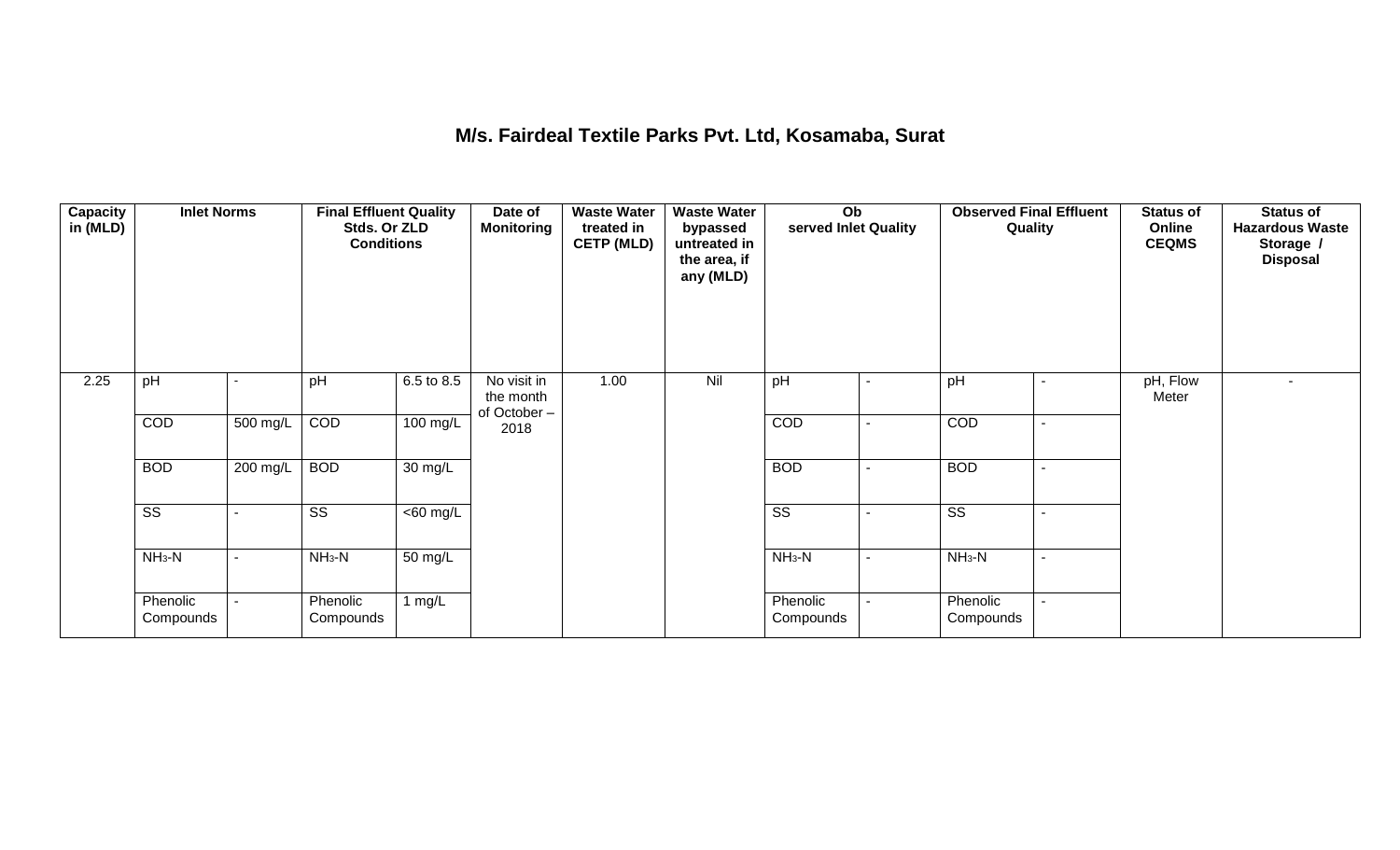# **M/s. New Palsana Industrial Co. Op. Society Ltd., Palsana, Surat**

| <b>Capacity</b><br>in (MLD) | <b>Inlet Norms</b>     |                    | <b>Final Effluent Quality</b><br>Stds. Or ZLD<br><b>Conditions</b> |                      | Date of<br><b>Monitoring</b>     | <b>Waste Water</b><br>treated in<br><b>CETP (MLD)</b> | <b>Waste Water</b><br>bypassed<br>untreated in<br>the area, if<br>any (MLD) | <b>Observed Inlet Quality</b> |             | <b>Observed Final Effluent</b><br>Quality |             | <b>Status of</b><br>Online<br><b>CEQMS</b> | <b>Status of</b><br><b>Hazardous Waste</b><br>Storage /<br><b>Disposal</b> |
|-----------------------------|------------------------|--------------------|--------------------------------------------------------------------|----------------------|----------------------------------|-------------------------------------------------------|-----------------------------------------------------------------------------|-------------------------------|-------------|-------------------------------------------|-------------|--------------------------------------------|----------------------------------------------------------------------------|
| 45                          | pH                     | $6.5 - 8.5$        | pH                                                                 | $6.5 - 8.5$          | Average<br>value of<br>October - | 22                                                    | Nil                                                                         | pH                            | 7.39        | pH                                        | 7.63        | pH, Flow<br>meter, COD,<br>BOD, TSS        | Storage - 525 MT                                                           |
|                             | COD                    | 1000<br>mg/L       | COD                                                                | 250 mg/L             | 2018                             |                                                       |                                                                             | COD                           | 1047 mg/L   | COD                                       | 240 mg/L    |                                            |                                                                            |
|                             | <b>BOD</b>             | 400 mg/L           | <b>BOD</b>                                                         | $\overline{30}$ mg/L |                                  |                                                       |                                                                             | <b>BOD</b>                    | 310 mg/L    | <b>BOD</b>                                | 28 mg/L     |                                            |                                                                            |
|                             | $\overline{\text{ss}}$ | 300 mg/L           | $\overline{\text{ss}}$                                             | $<$ 60 mg/L          |                                  |                                                       |                                                                             | $\overline{\text{ss}}$        | 114 mg/L    | $\overline{\text{ss}}$                    | 56 mg/L     |                                            |                                                                            |
|                             | $NH3-N$                | $NH3-N$<br>50 mg/L | 50 mg/L                                                            |                      |                                  |                                                       | $NH_3-N$                                                                    | 32 mg/L                       | $NH3-N$     | 19 mg/L                                   |             |                                            |                                                                            |
|                             | Phenolic<br>Compounds  | 1 mg/L             | Phenolic<br>Compounds                                              | 1 $mg/L$             |                                  |                                                       |                                                                             | Phenolic<br>Compounds         | $0.15$ mg/L | Phenolic<br>Compounds                     | $0.17$ mg/L |                                            |                                                                            |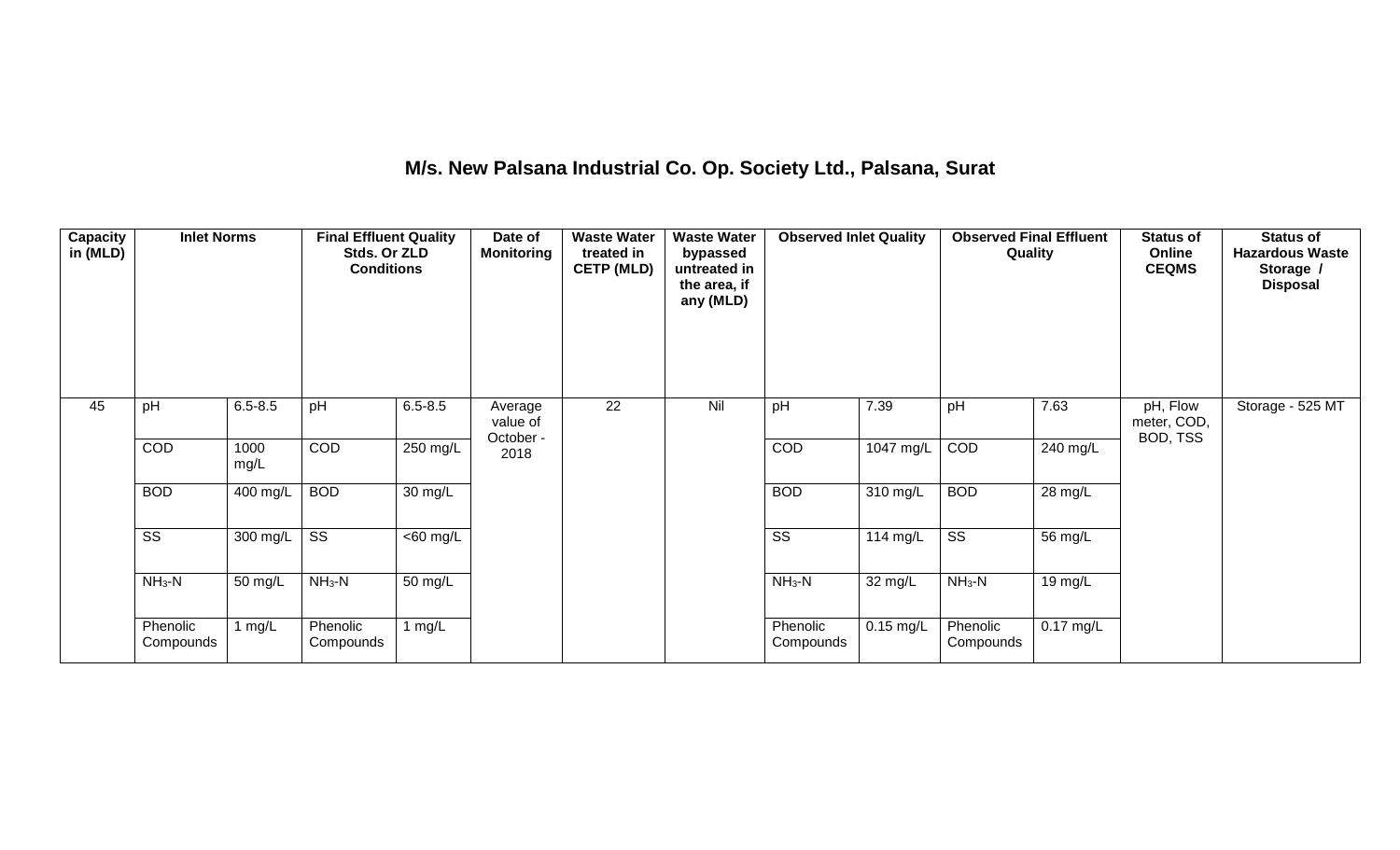## **M/s. Vapi Waste & Effluent Management Co. Ltd, Vapi**

| Capacity<br>in (MLD) | <b>Inlet Norms</b>     |              | <b>Final Effluent Quality</b><br>Stds. Or ZLD<br><b>Conditions</b> |                      | Date of<br><b>Monitoring</b>     | <b>Waste Water</b><br>treated in<br><b>CETP (MLD)</b> | <b>Waste Water</b><br>bypassed<br>untreated in<br>the area, if<br>any (MLD) | <b>Observed Inlet Quality</b> |            | <b>Observed Final Effluent</b><br>Quality |           | <b>Status of</b><br>Online<br><b>CEQMS</b> | <b>Status of</b><br><b>Hazardous Waste</b><br>Storage /<br><b>Disposal</b> |
|----------------------|------------------------|--------------|--------------------------------------------------------------------|----------------------|----------------------------------|-------------------------------------------------------|-----------------------------------------------------------------------------|-------------------------------|------------|-------------------------------------------|-----------|--------------------------------------------|----------------------------------------------------------------------------|
| 55                   | pH                     | $6.5 - 8.5$  | 0.                                                                 | $6.5 - 8.5$          | Average<br>value of<br>October - | 55                                                    | Nil                                                                         | pH                            | 7.38       | pH                                        | 7.65      | pH, Flow<br>Meter, TOC &<br>DO Meter       | Storage - 14000<br>MT                                                      |
|                      | COD                    | 1000<br>mg/L | <b>COD</b>                                                         | 250 mg/L             | 2018                             |                                                       |                                                                             | COD                           | 1262 mg/L  | COD                                       | 304 mg/L  |                                            |                                                                            |
|                      | <b>BOD</b>             | 400 mg/L     | <b>BOD</b>                                                         | $\overline{30}$ mg/L |                                  |                                                       |                                                                             | <b>BOD</b>                    | $330$ mg/L | <b>BOD</b>                                | 45 mg/L   |                                            |                                                                            |
|                      | $\overline{\text{ss}}$ | 300 mg/L     | $\overline{\text{SS}}$                                             | 100 mg/L             |                                  |                                                       |                                                                             | $\overline{\text{SS}}$        | 407 mg/L   | $\overline{\text{ss}}$                    | 123 mg/L  |                                            |                                                                            |
|                      | $NH3-N$                | 50 mg/L      | $NH3-N$                                                            | 50 mg/L              |                                  |                                                       |                                                                             | $NH3-N$                       | 105 mg/L   | $NH3-N$                                   | 55 mg/L   |                                            |                                                                            |
|                      | Phenolic<br>Compounds  | 1 $mg/L$     | Phenolic<br>Compounds                                              | 1 $mg/L$             |                                  |                                                       |                                                                             | Phenolic<br>Compounds         | 4.12 mg/L  | Phenolic<br>Compounds                     | 0.72 mg/L |                                            |                                                                            |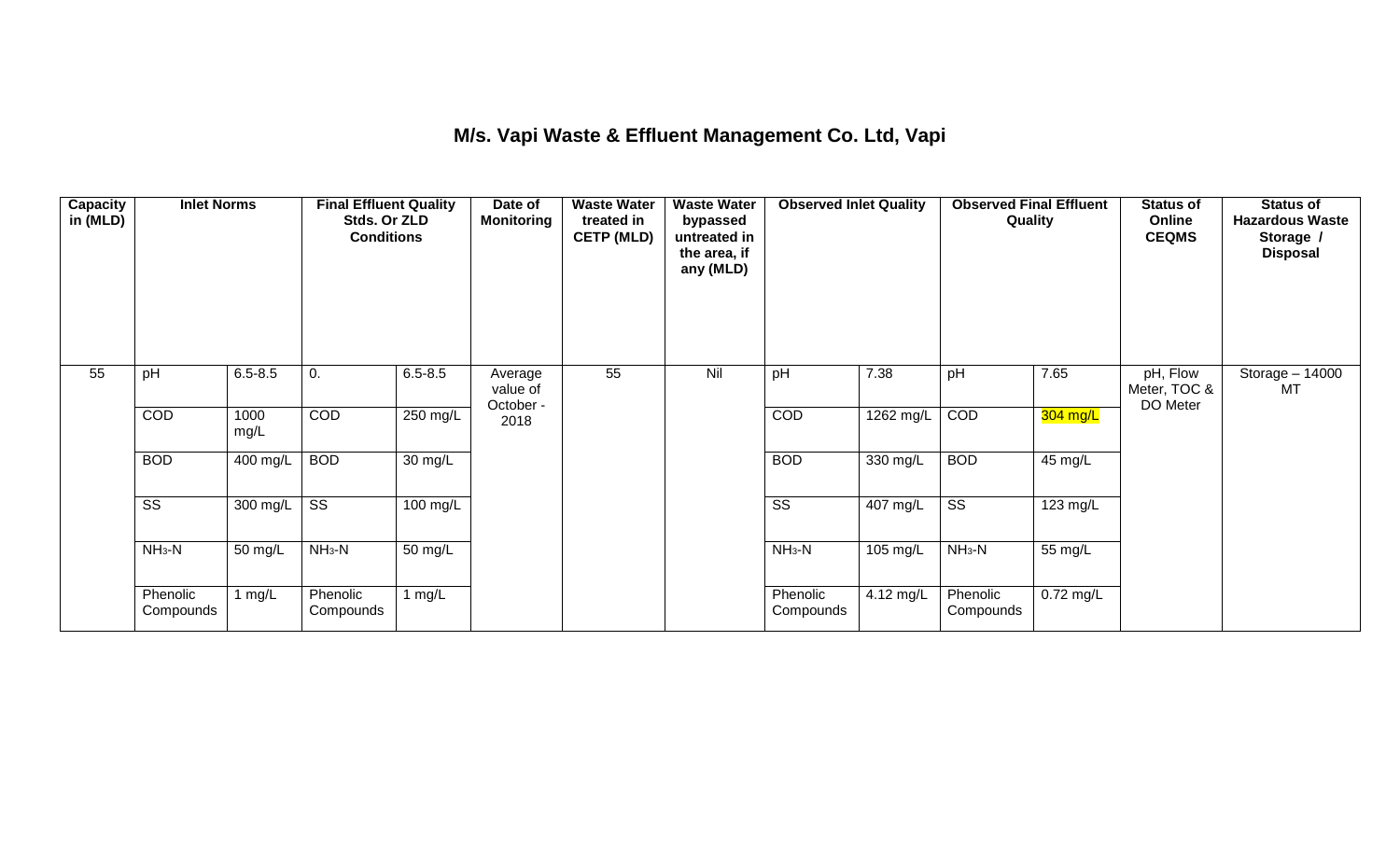#### **M/s. Sarigam Clean Initiative (Old Name-Gujarat Industrial Development Corporation), Sarigam**

| Capacity<br>in (MLD) | <b>Inlet Norms</b>                              |              | <b>Final Effluent Quality</b><br>Stds. Or ZLD<br><b>Conditions</b> |                      | Date of<br><b>Monitoring</b>     | <b>Waste Water</b><br>treated in<br><b>CETP (MLD)</b> | <b>Waste Water</b><br>bypassed<br>untreated in<br>the area, if<br>any (MLD) | <b>Observed Inlet Quality</b>                   |                       | <b>Observed Final Effluent</b><br>Quality |            | <b>Status of</b><br>Online<br><b>CEQMS</b> | <b>Status of</b><br><b>Hazardous Waste</b><br>Storage /<br><b>Disposal</b> |
|----------------------|-------------------------------------------------|--------------|--------------------------------------------------------------------|----------------------|----------------------------------|-------------------------------------------------------|-----------------------------------------------------------------------------|-------------------------------------------------|-----------------------|-------------------------------------------|------------|--------------------------------------------|----------------------------------------------------------------------------|
| 12.5                 | pH                                              | $6.5 - 8.5$  | pH                                                                 | $6.5 - 8.5$          | Average<br>value of<br>October - | 8.5                                                   | Nil                                                                         | pH                                              | 7.22                  | pH                                        | 7.53       | Flow Meter,<br>TOC meter                   | $\sim$                                                                     |
|                      | COD                                             | 1000<br>mg/L | COD                                                                | $250 \text{ mg/L}$   | 2018                             |                                                       |                                                                             | COD                                             | $427 \text{ mg/L}$    | COD                                       | $159$ mg/L |                                            |                                                                            |
|                      | BOD <sub>(3</sub><br>days at<br>$27^{\circ}C$ ) | 400 mg/L     | BOD <sub>(3</sub><br>days at<br>$27^{\circ}C$ )                    | 100 mg/L             |                                  |                                                       |                                                                             | BOD <sub>(3</sub><br>days at<br>$27^{\circ}C$ ) | 96 mg/L               | BOD (3 days<br>at $27^{\circ}$ C)         | 28 mg/L    |                                            |                                                                            |
|                      | $\overline{\text{ss}}$                          | 300 mg/L     | $\overline{\text{SS}}$                                             | 100 mg/L             |                                  |                                                       |                                                                             | $\overline{\text{ss}}$                          | $\overline{146}$ mg/L | $\overline{\text{ss}}$                    | 66 mg/L    |                                            |                                                                            |
|                      | $NH3-N$                                         | 50 mg/L      | $NH3-N$                                                            | $\overline{50}$ mg/L |                                  |                                                       |                                                                             | $NH3-N$                                         | 10 mg/L               | $NH3-N$                                   | 33 mg/L    |                                            |                                                                            |
|                      | Phenolic<br>Compounds                           | l mg/L       | Phenolic<br>Compounds                                              | 1 mg/ $L$            |                                  |                                                       |                                                                             | Phenolic<br>Compounds                           | $0.8 \text{ mg/L}$    | Phenolic<br>Compounds                     | $0.3$ mg/L |                                            |                                                                            |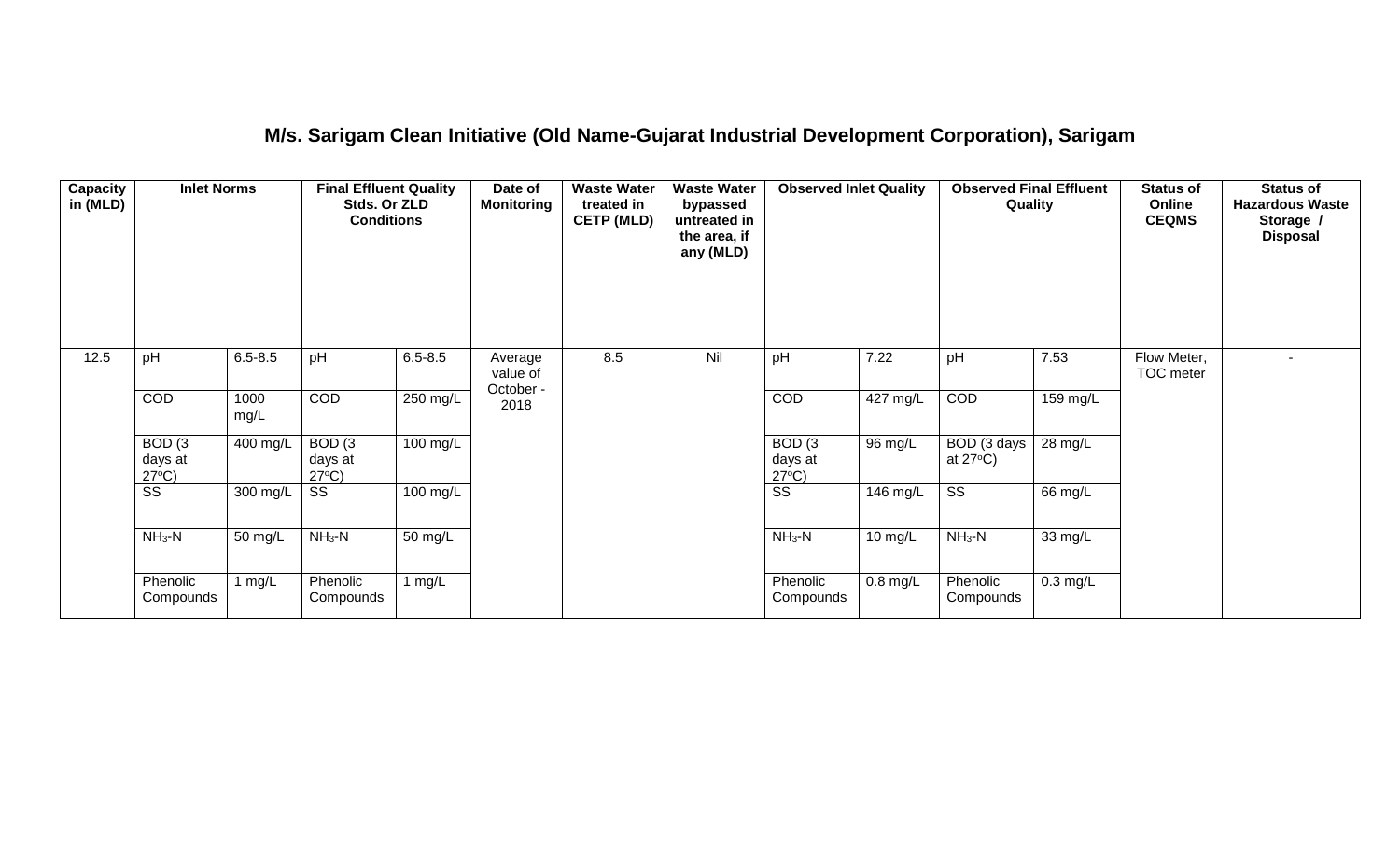#### **M/s. Veraval Industries Association, Veraval, Junagadh**

| Capacity<br>in (MLD) | <b>Inlet Norms</b>     |                          | <b>Final Effluent Quality</b><br>Stds. Or ZLD<br><b>Conditions</b> |                      | Date of<br><b>Waste Water</b><br><b>Monitoring</b><br>treated in<br><b>CETP (MLD)</b> |     | <b>Waste Water</b><br>bypassed<br>untreated in<br>the area, if<br>any (MLD) | <b>Observed Inlet Quality</b><br>pH |                          | Quality                |                          | <b>Status of</b><br>Online<br><b>CEQMS</b> | <b>Status of</b><br><b>Hazardous Waste</b><br>Storage /<br><b>Disposal</b> |
|----------------------|------------------------|--------------------------|--------------------------------------------------------------------|----------------------|---------------------------------------------------------------------------------------|-----|-----------------------------------------------------------------------------|-------------------------------------|--------------------------|------------------------|--------------------------|--------------------------------------------|----------------------------------------------------------------------------|
| 5                    | pH                     | 5.5 to 9                 | pH                                                                 | 6 to 9               | No visit in<br>the month<br>of October-                                               | 1.5 | Nil                                                                         |                                     |                          | pH                     |                          | $\overline{\phantom{a}}$                   |                                                                            |
|                      | COD                    | 3500<br>mg/L             | COD                                                                | $250 \text{ mg/L}$   | 2018                                                                                  |     |                                                                             | COD                                 |                          | COD                    | $\overline{\phantom{a}}$ |                                            |                                                                            |
|                      | <b>BOD</b>             | 1000<br>mg/L             | <b>BOD</b>                                                         | 100 mg/L             |                                                                                       |     |                                                                             | <b>BOD</b>                          | $\blacksquare$           | <b>BOD</b>             | $\overline{a}$           |                                            |                                                                            |
|                      | $\overline{\text{ss}}$ | 200 mg/L                 | $\overline{\text{ss}}$                                             | $100 \text{ mg/L}$   |                                                                                       |     |                                                                             | $\overline{\text{ss}}$              |                          | $\overline{\text{ss}}$ | $\overline{\phantom{a}}$ |                                            |                                                                            |
|                      | $NH3-N$                | 50 mg/L                  | $NH3-N$                                                            | $\overline{50}$ mg/L |                                                                                       |     |                                                                             | $NH_3-N$                            | $\overline{\phantom{a}}$ | $NH3-N$                | $\overline{\phantom{a}}$ |                                            |                                                                            |
|                      | Phenol                 | $\overline{\phantom{a}}$ | Phenol                                                             |                      |                                                                                       |     |                                                                             | Phenolic<br>Compounds               | $\blacksquare$           | Phenolic<br>Compounds  |                          |                                            |                                                                            |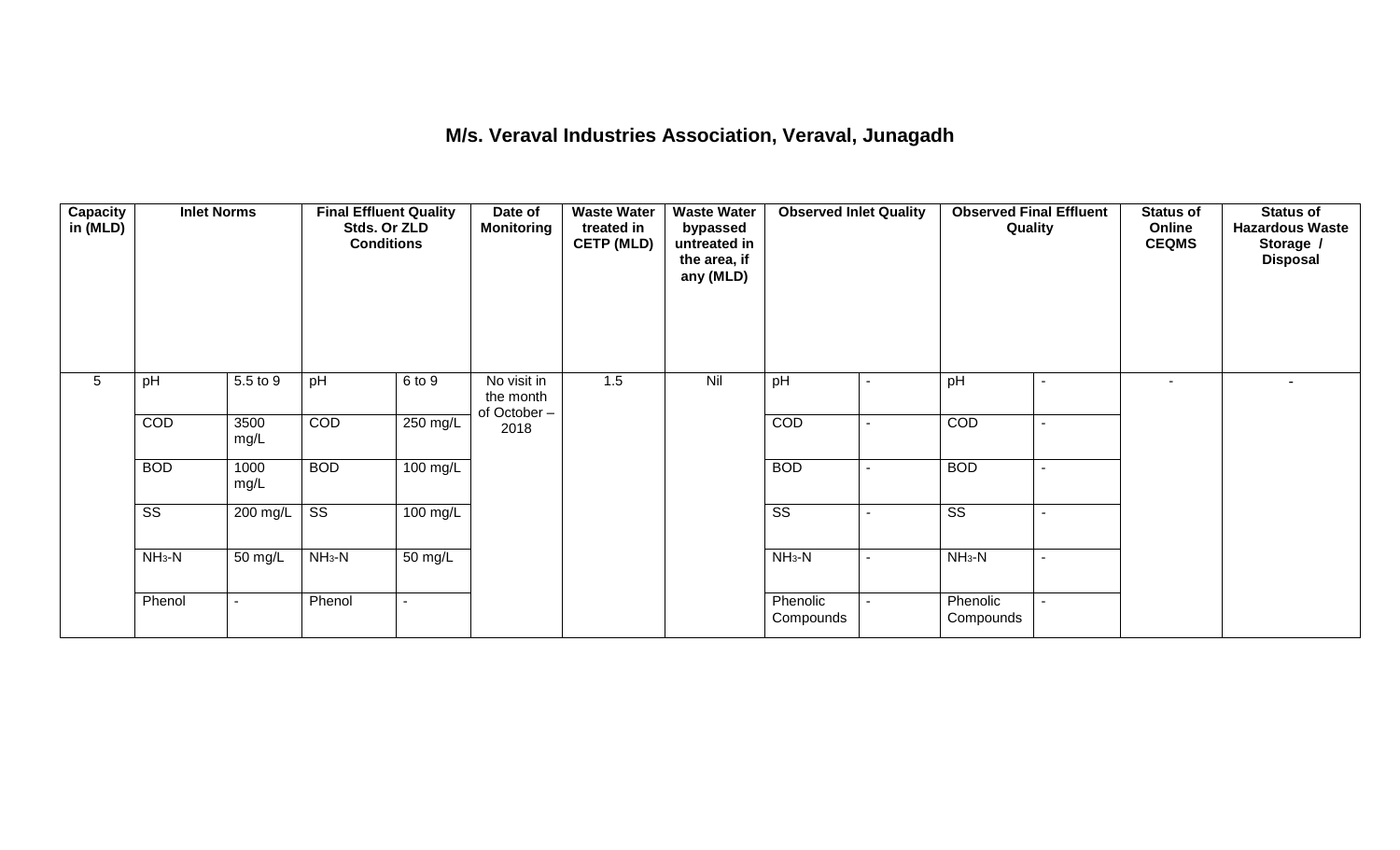#### **M/s. Bhatgam Washing Ghat Suddhikaran Yojana Pvt. Ltd., Bhatgam, Rajkot**

| <b>Capacity</b><br>in (MLD) | <b>Inlet Norms</b>     | <b>Final Effluent Quality</b><br>Stds. Or ZLD<br><b>Conditions</b> |                        |            | Date of<br><b>Monitoring</b>     | <b>Waste Water</b><br>treated in<br><b>CETP (MLD)</b> | <b>Waste Water</b><br>bypassed<br>untreated in<br>the area, if<br>any (MLD) | <b>Observed Inlet Quality</b> |          | <b>Observed Final Effluent</b><br>Quality |            | <b>Status of</b><br>Online<br><b>CEQMS</b> | <b>Status of</b><br><b>Hazardous Waste</b><br>Storage /<br><b>Disposal</b> |
|-----------------------------|------------------------|--------------------------------------------------------------------|------------------------|------------|----------------------------------|-------------------------------------------------------|-----------------------------------------------------------------------------|-------------------------------|----------|-------------------------------------------|------------|--------------------------------------------|----------------------------------------------------------------------------|
| 30                          | pH                     | $10.5 - 12$                                                        | pH                     | $6.5 - 9$  | Average<br>value of<br>October - | 6.00                                                  | Nil                                                                         | pH                            | 11.01    | pH                                        | 9.35       | pH, Flow<br>meter, SS,<br>Color, MLSS,     |                                                                            |
|                             | COD                    | 1000<br>mg/L                                                       | COD                    | $100$ mg/L | 2018                             |                                                       |                                                                             | COD                           | 205 mg/L | COD                                       | $171$ mg/L | <b>COD</b>                                 |                                                                            |
|                             | <b>BOD</b>             | 350 mg/L                                                           | <b>BOD</b>             | 30 mg/L    |                                  |                                                       |                                                                             | <b>BOD</b>                    | 49 mg/L  | <b>BOD</b>                                | 26 mg/L    |                                            |                                                                            |
|                             | $\overline{\text{ss}}$ | 2000<br>mg/L                                                       | $\overline{\text{ss}}$ | $100$ mg/L |                                  |                                                       |                                                                             | $\overline{\text{ss}}$        | 144 mg/L | $\overline{\text{ss}}$                    | $150$ mg/L |                                            |                                                                            |
|                             | $NH3-N$                | 75 mg/L                                                            | $NH3-N$                | 50 mg/L    |                                  |                                                       |                                                                             | $NH3-N$                       | $6$ mg/L | $NH3-N$                                   | 3 mg/L     |                                            |                                                                            |
|                             | Phenolic<br>Compounds  | 5 mg/L                                                             | Phenolic<br>Compounds  | 1 mg/L     |                                  |                                                       |                                                                             | Phenolic<br>Compounds         |          | Phenolic<br>Compounds                     | $\sim$     |                                            |                                                                            |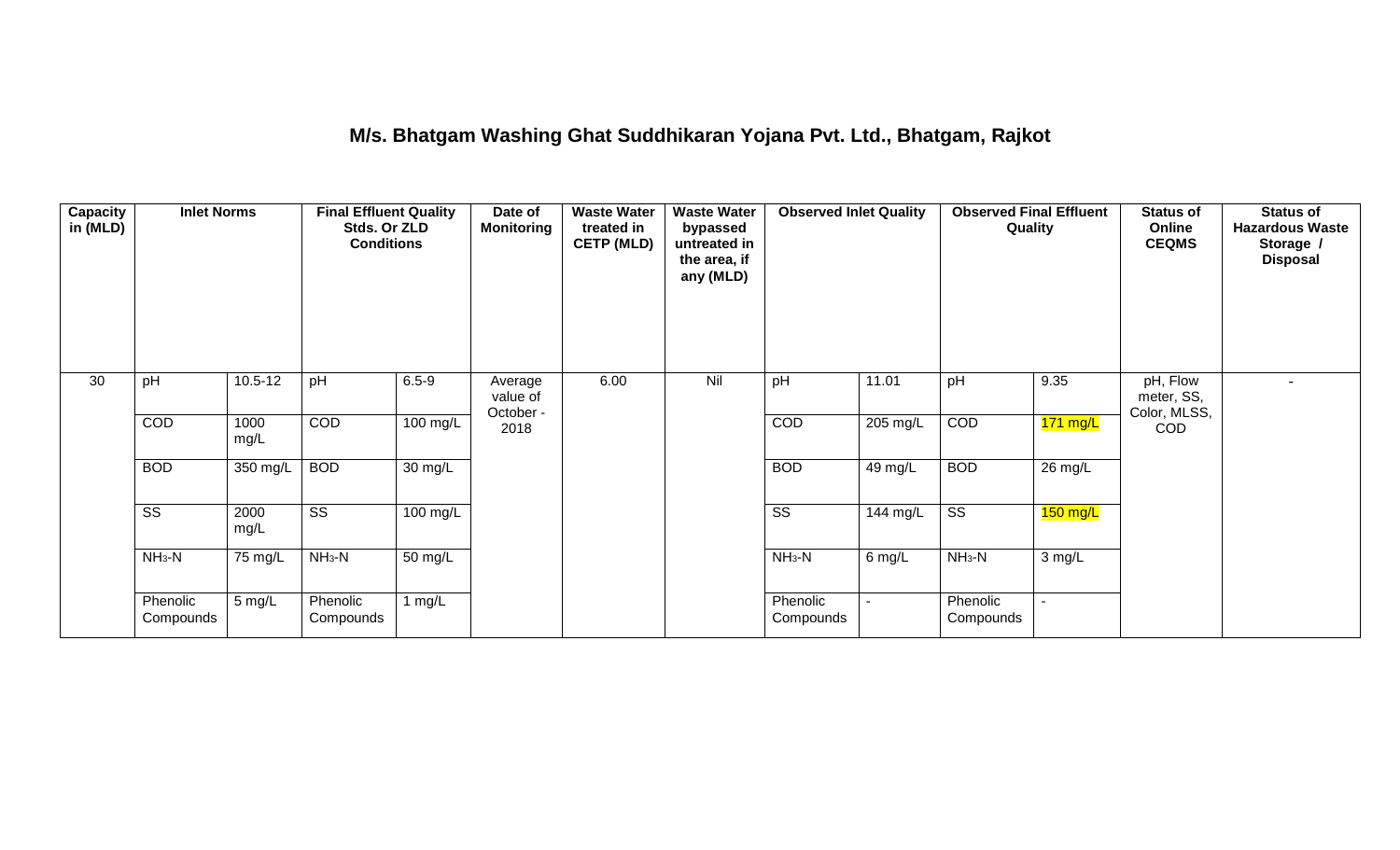# **M/s. Jetpur Dyeing & Printing Association, Jetpur, Rajkot**

| Capacity<br>in (MLD) | <b>Inlet Norms</b>     |               | <b>Final Effluent Quality</b><br>Stds. Or ZLD<br><b>Conditions</b> |                    | Date of<br><b>Monitoring</b> | <b>Waste Water</b><br>treated in<br><b>CETP (MLD)</b> | <b>Waste Water</b><br>bypassed<br>untreated in<br>the area, if<br>any (MLD)<br>Nil | <b>Observed Inlet Quality</b><br>7.37<br>pH |                    | <b>Observed Final Effluent</b><br>Quality |                    | <b>Status of</b><br>Online<br><b>CEQMS</b> | <b>Status of</b><br><b>Hazardous Waste</b><br>Storage /<br><b>Disposal</b> |
|----------------------|------------------------|---------------|--------------------------------------------------------------------|--------------------|------------------------------|-------------------------------------------------------|------------------------------------------------------------------------------------|---------------------------------------------|--------------------|-------------------------------------------|--------------------|--------------------------------------------|----------------------------------------------------------------------------|
| 10.00                | pH                     | $10.5 - 12.0$ | pH                                                                 | $6.5 - 8.5$        | Average<br>value of          | 7.00                                                  |                                                                                    |                                             |                    | pH                                        | 7.595              | pH, Flow<br>meter                          | Storage - 170 MT                                                           |
|                      | COD                    | 1000<br>mg/L  | COD                                                                | $250$ mg/L         | October -<br>2018            |                                                       |                                                                                    | COD                                         | 926 mg/L           | COD                                       | $167 \text{ mg/L}$ |                                            |                                                                            |
|                      | <b>BOD</b>             | 350 mg/L      | <b>BOD</b>                                                         | 100 mg/L           |                              |                                                       |                                                                                    | <b>BOD</b>                                  | 305 mg/L           | <b>BOD</b>                                | 49 mg/L            |                                            |                                                                            |
|                      | $\overline{\text{ss}}$ | 2000<br>mg/L  | $\overline{\text{ss}}$                                             | $100 \text{ mg/L}$ |                              |                                                       |                                                                                    | $\overline{\text{ss}}$                      | $346 \text{ mg/L}$ | $\overline{\text{ss}}$                    | 94 mg/L            |                                            |                                                                            |
|                      | $NH3-N$                | 75 mg/L       | $NH3-N$                                                            | 50 mg/L            |                              |                                                       |                                                                                    | $NH3-N$                                     | 19 mg/ $L$         | $NH_3-N$                                  | 10 mg/L            |                                            |                                                                            |
|                      | Phenolic<br>Compounds  | 5 mg/L        | Phenolic<br>Compounds                                              | 1 $mg/L$           |                              |                                                       |                                                                                    | Phenolic<br>Compounds                       |                    | Phenolic<br>Compounds                     |                    |                                            |                                                                            |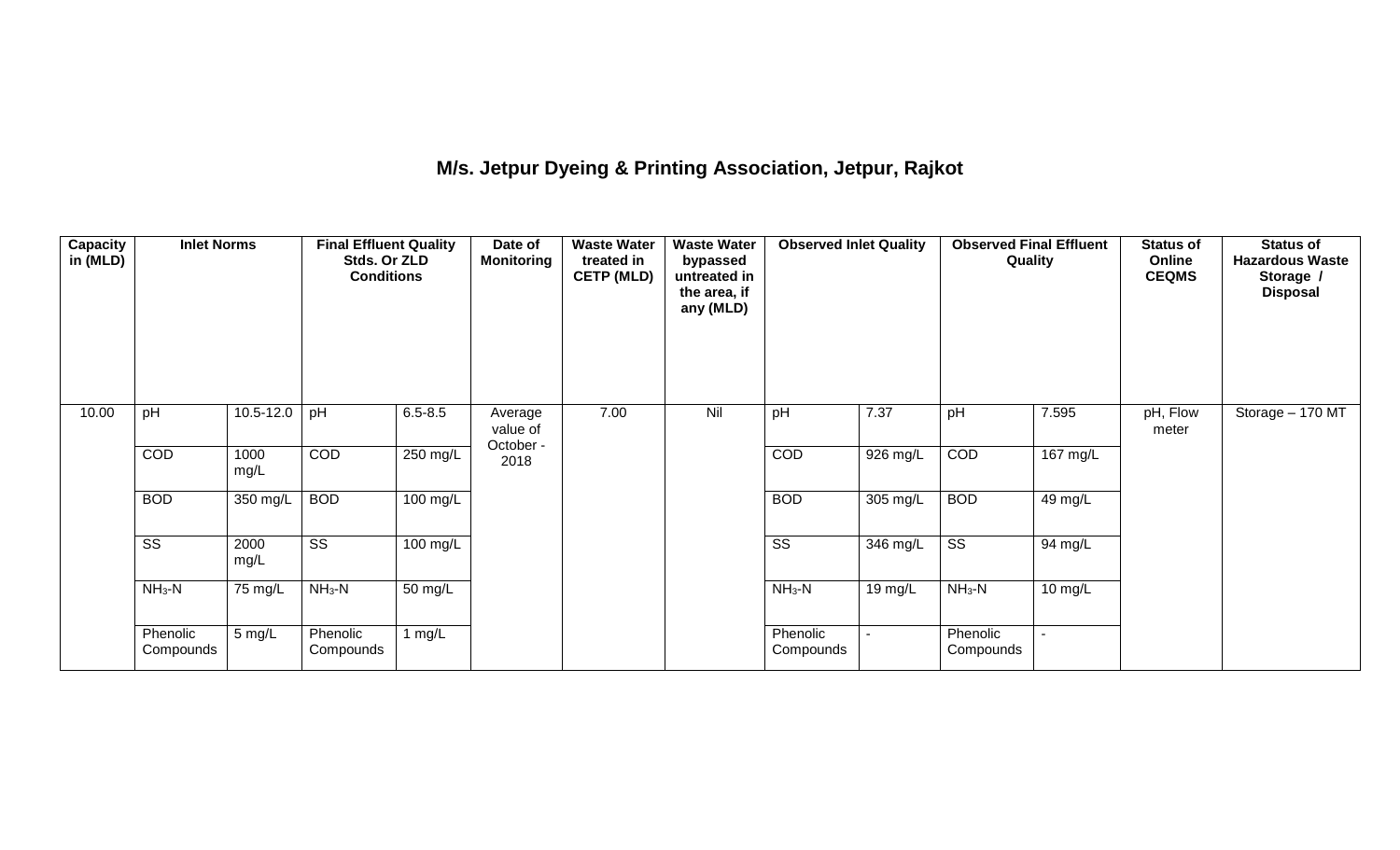# **M/s. Shri Dhareshwar GIDC Vistar Association,Dhareshwar, Rajkot**

| <b>Capacity</b><br>in (MLD) |                        | <b>Inlet Norms</b> |                        | <b>Final Effluent Quality</b><br>Stds. Or ZLD<br><b>Conditions</b> |                                         | Date of<br><b>Monitoring</b> | <b>Waste Water</b><br>treated in<br><b>CETP (MLD)</b> | bypassed<br>untreated in<br>the area, if<br>any (MLD)<br>Nil | <b>Observed Inlet Quality</b> |                        | <b>Observed Final Effluent</b><br>Quality |                   | <b>Status of</b><br>Online<br><b>CEQMS</b> | <b>Status of</b><br><b>Hazardous Waste</b><br>Storage /<br><b>Disposal</b> |
|-----------------------------|------------------------|--------------------|------------------------|--------------------------------------------------------------------|-----------------------------------------|------------------------------|-------------------------------------------------------|--------------------------------------------------------------|-------------------------------|------------------------|-------------------------------------------|-------------------|--------------------------------------------|----------------------------------------------------------------------------|
| 0.09                        | pH                     | $10.5 - 12$        | pH                     | 6.5 to 9                                                           | No visit in<br>the month<br>of October- | 0.07                         |                                                       | pH                                                           |                               | pH                     |                                           | pH, Flow<br>Meter | $\sim$                                     |                                                                            |
|                             | COD                    | 1000<br>mg/L       | COD                    | $100$ mg/L                                                         | 2018                                    |                              |                                                       | COD                                                          |                               | COD                    |                                           |                   |                                            |                                                                            |
|                             | <b>BOD</b>             | 350 mg/L           | <b>BOD</b>             | $\overline{30}$ mg/L                                               |                                         |                              |                                                       | <b>BOD</b>                                                   |                               | <b>BOD</b>             |                                           |                   |                                            |                                                                            |
|                             | $\overline{\text{ss}}$ | 2000<br>mg/L       | $\overline{\text{ss}}$ | $100 \text{ mg/L}$                                                 |                                         |                              |                                                       | $\overline{\text{ss}}$                                       |                               | $\overline{\text{ss}}$ |                                           |                   |                                            |                                                                            |
|                             | $NH3-N$                | 75 mg/L            | $NH3-N$                | $50 \text{ mg/L}$                                                  |                                         |                              |                                                       | $NH_3-N$                                                     |                               | $NH3-N$                |                                           |                   |                                            |                                                                            |
|                             | Phenolic<br>Compounds  | 5 mg/L             | Phenolic<br>Compounds  | 1 $mg/L$                                                           |                                         |                              |                                                       | Phenolic<br>Compounds                                        |                               | Phenolic<br>Compounds  |                                           |                   |                                            |                                                                            |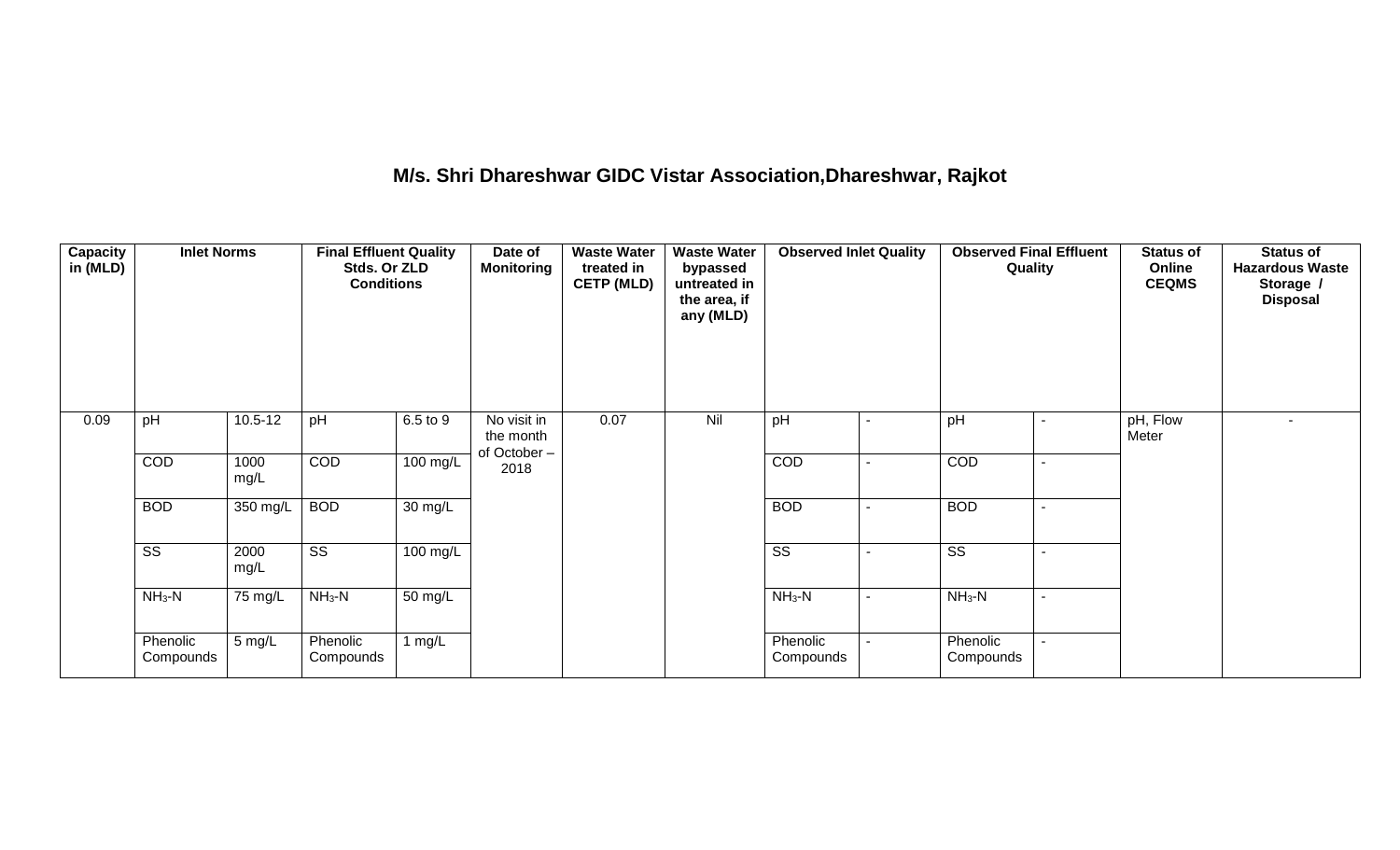## **M/s. Jay Khodiyar Enviro-Technologies Pvt. Ltd., Rajkot**

| <b>Capacity</b><br>in (MLD) | <b>Inlet Norms</b>     |                |                        | Date of<br><b>Final Effluent Quality</b><br>Monitoring<br>Stds. Or ZLD<br><b>Conditions</b> |                                  | <b>Waste Water</b><br>treated in<br><b>CETP (MLD)</b> | <b>Waste Water</b><br>bypassed<br>untreated in<br>the area, if<br>any (MLD) | <b>Observed Inlet Quality</b> |            | <b>Observed Final Effluent</b><br>Quality |             | <b>Status of</b><br>Online<br><b>CEQMS</b> | <b>Status of</b><br><b>Hazardous Waste</b><br>Storage /<br><b>Disposal</b> |
|-----------------------------|------------------------|----------------|------------------------|---------------------------------------------------------------------------------------------|----------------------------------|-------------------------------------------------------|-----------------------------------------------------------------------------|-------------------------------|------------|-------------------------------------------|-------------|--------------------------------------------|----------------------------------------------------------------------------|
| 0.025                       | pH                     | Up to 5        | pH                     | 6.5 to 8.5                                                                                  | Average<br>value of<br>October - | 0.007                                                 | Nil                                                                         | pH                            | 1.33       | pH                                        | 8.56        | $\sim$                                     | Storage - 11 MT                                                            |
|                             | COD                    | 250 mg/L       | COD                    | $100 \text{ mg/L}$                                                                          | 2018                             |                                                       |                                                                             | COD                           | 49 mg/L    | COD                                       | 8 mg/L      |                                            |                                                                            |
|                             | <b>BOD</b>             | 100 mg/L       | <b>BOD</b>             | $\overline{30}$ mg/L                                                                        |                                  |                                                       |                                                                             | <b>BOD</b>                    | 14 $mg/L$  | <b>BOD</b>                                | $2$ mg/L    |                                            |                                                                            |
|                             | $\overline{\text{ss}}$ | 250 mg/L       | $\overline{\text{ss}}$ | $\overline{100}$ mg/L                                                                       |                                  |                                                       |                                                                             | $\overline{\text{ss}}$        | 556 mg/L   | $\overline{\text{ss}}$                    | 14 mg/L     |                                            |                                                                            |
|                             | $NH3-N$                | $\blacksquare$ | $NH3-N$                | 50 mg/L                                                                                     |                                  |                                                       |                                                                             | $NH3-N$                       | 9 mg/L     | $NH3-N$                                   | $0.27$ mg/L |                                            |                                                                            |
|                             | Phenolic<br>Compounds  |                | Phenolic<br>Compounds  | 1 $mg/L$                                                                                    |                                  |                                                       |                                                                             | Phenolic<br>Compounds         | <b>BDL</b> | Phenolic<br>Compounds                     | <b>BDL</b>  |                                            |                                                                            |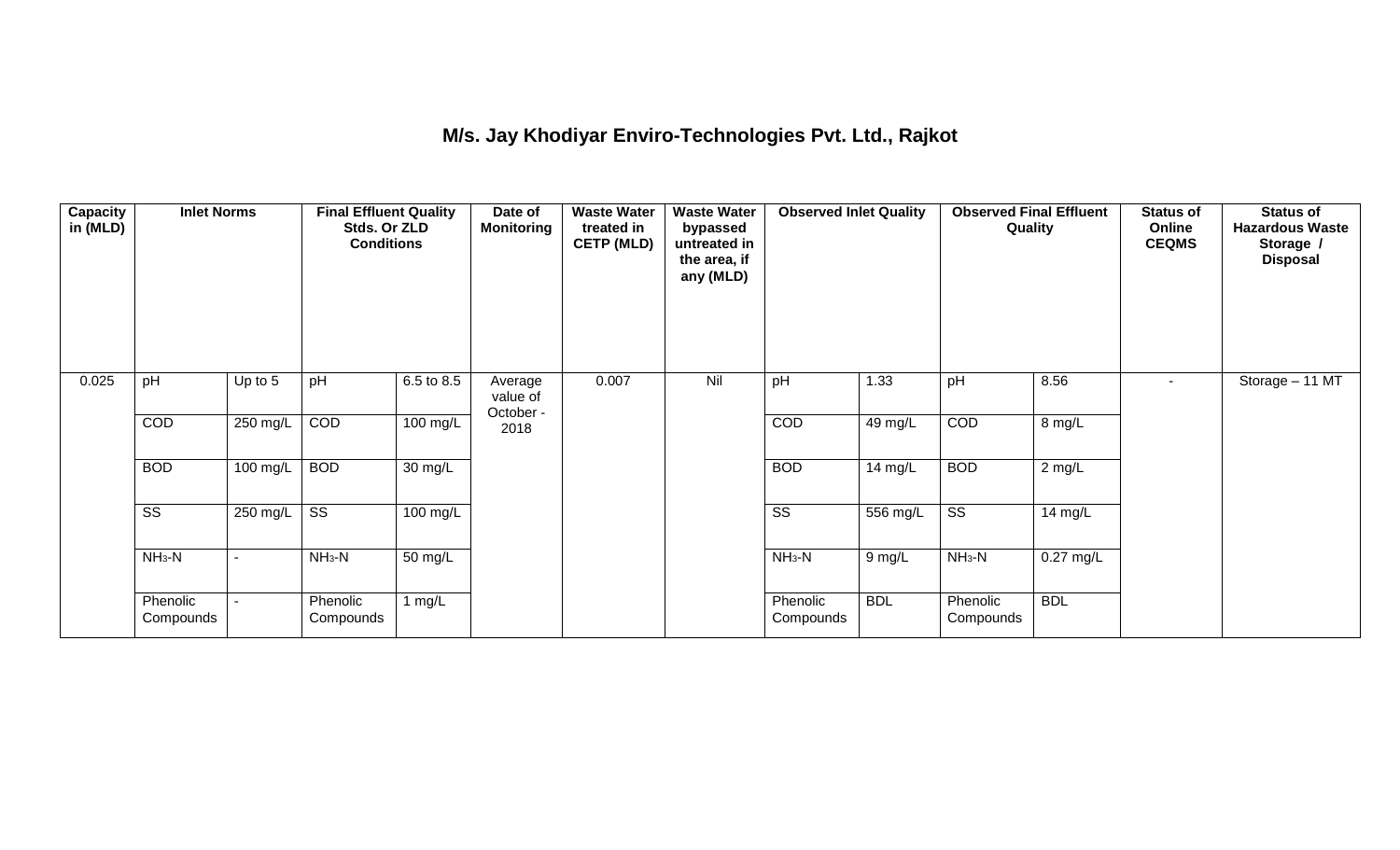#### **M/s. Kalol GIDC Industries Association, Kadi, Gandhinagar**

| Capacity<br>in (MLD) | <b>Inlet Norms</b>     |              | <b>Final Effluent Quality</b><br>Stds. Or ZLD<br><b>Conditions</b> |                    | Date of<br><b>Monitoring</b>     | <b>Waste Water</b><br>treated in<br><b>CETP (MLD)</b> | <b>Waste Water</b><br>bypassed<br>untreated in<br>the area, if<br>any (MLD)<br>Nil | <b>Observed Inlet Quality</b><br>pH |                | <b>Observed Final Effluent</b><br>Quality |             | <b>Status of</b><br>Online<br><b>CEQMS</b> | <b>Status of</b><br><b>Hazardous Waste</b><br>Storage /<br><b>Disposal</b> |
|----------------------|------------------------|--------------|--------------------------------------------------------------------|--------------------|----------------------------------|-------------------------------------------------------|------------------------------------------------------------------------------------|-------------------------------------|----------------|-------------------------------------------|-------------|--------------------------------------------|----------------------------------------------------------------------------|
| 0.40                 | pH                     | 6.5 to 8.5   | pH                                                                 | 6.5 to 8.5         | Average<br>value of<br>October - | 0.35                                                  |                                                                                    |                                     |                | pH                                        | 7.35        |                                            | Storage $-45$ MT                                                           |
|                      | COD                    | 2000<br>mg/L | COD                                                                | $250$ mg/L         | 2018                             |                                                       |                                                                                    | COD                                 | $\blacksquare$ | COD                                       | $1053$ mg/L |                                            |                                                                            |
|                      | <b>BOD</b>             | 700 mg/L     | <b>BOD</b>                                                         | $100 \text{ mg/L}$ |                                  |                                                       |                                                                                    | <b>BOD</b>                          |                | <b>BOD</b>                                | 221 mg/L    |                                            |                                                                            |
|                      | $\overline{\text{ss}}$ |              | $\overline{\text{ss}}$                                             | $100 \text{ mg/L}$ |                                  |                                                       |                                                                                    | $\overline{\text{ss}}$              |                | $\overline{\text{ss}}$                    | $208$ mg/L  |                                            |                                                                            |
|                      | $NH3-N$                | 50 mg/L      | $NH3-N$                                                            | 50 mg/L            |                                  |                                                       |                                                                                    | $NH3-N$                             | -              | $NH_3-N$                                  | 92 mg/L     |                                            |                                                                            |
|                      | Phenolic<br>Compounds  |              | Phenolic<br>Compounds                                              | 1 $mg/L$           |                                  |                                                       |                                                                                    | Phenolic<br>Compounds               |                | Phenolic<br>Compounds                     | $0.86$ mg/L |                                            |                                                                            |